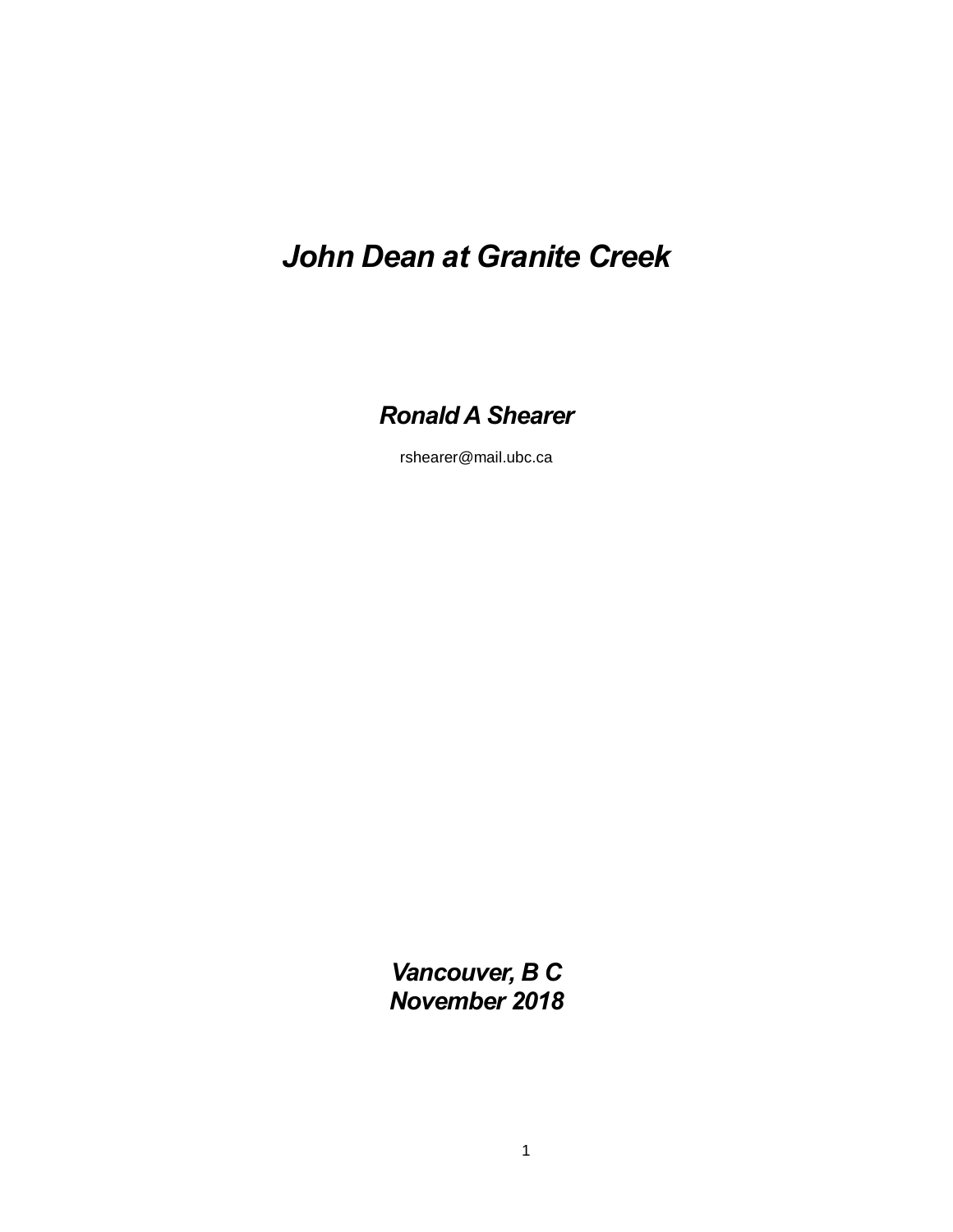## **Contents**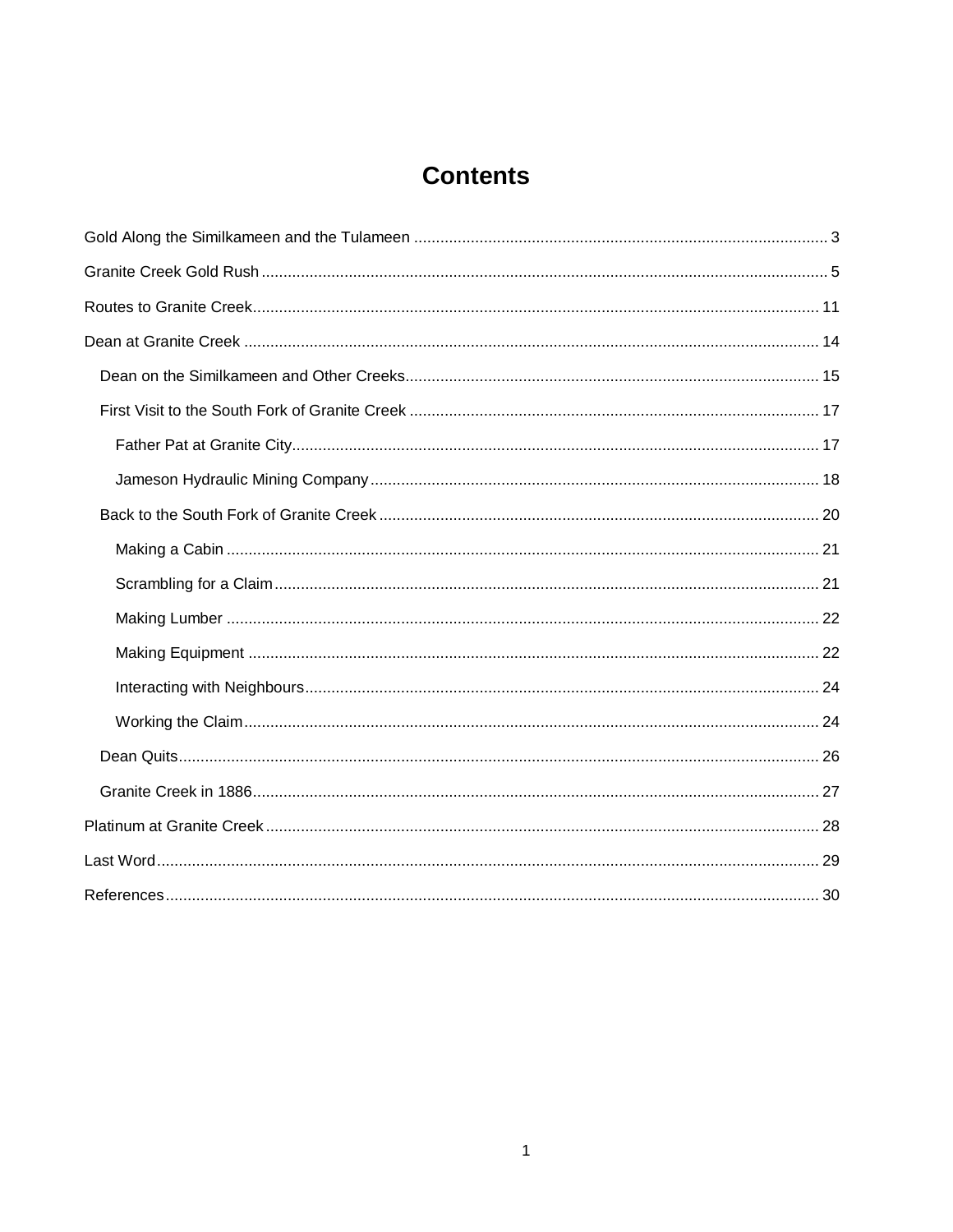## *John Dean at Granite Creek*

## *Ronald A Shearer*

This is the story of one man's eight-month search for a fortune in the Granite Creek gold rush of 1886.<sup>a</sup> It is a tale of high expectations, inventiveness, hard work and persistence in primitive circumstances, but ultimately it is a tale of frustration, exasperation and failure. Based on John Dean's daily diary for 1886, it provides interesting insights into the life of a prospector in what was then a remote, isolated mining camp.<sup>b</sup>

John Dean was an Englishman, who settled in Victoria in 1884. Trained as a carpenter, he launched a career as a builder, contractor and real estate broker in Victoria while dabbling in Conservative municipal politics. He was an inveterate traveller. Before Victoria, he lived and worked in several cities in North America -- Toronto, Chicago, New York, Galveston -- and while based in Victoria he visited several parts of the province, sometimes under difficult circumstances. Although he was an orphan from an early age, through his own ability and prodigious energy he became a wealthy man who devoted much of his elder years to travelling worldwide. In 1896 he made the leap from Victoria to the booming mining camp of Rossland, where he settled temporarily and became a prominent real estate broker and municipal politician. He served a year as an alderman and another as mayor, and then returned to Victoria. In the 1920s, Dean donated land that he had purchased on Mount Newton, just outside Victoria, to the Province to be used as a park. It is now the John Dean Provincial Park.<sup>1</sup>

One of John Dean's sallies into the interior of British Columbia took him to Granite Creek, a creek that flows into the south side of the Tulameen River, between Otter Lake and Princeton in the Similkameen district of the southern interior of British Columbia. The discovery of a rich deposit of placer gold on Granite Creek in mid-1885 set off an intense but short-lived gold rush that reached its peak in 1886 and

a I am particularly grateful to Diane Sterne for the provision of mining-claim data, Lou Hare's diary and other information about Granite Creek and Granite City -- and for her editorial work and general encouragement. I am also grateful to Emmanuelle Dugas, a summer research student at the Nicola Valley Museum and Archives for her assistance and to Marcie Powell for reading a draft of the manuscript and correcting grammatical and spelling errors. If errors remain, they result from my later tinkering with the manuscript.

 $b$  Dates in brackets are dates of entries in the diaries. The diaries were not written for public consumption so Dean did not spend time polishing the prose. The text is replete with incomplete sentences, unusual capitalization, misspellings and bad grammar. When I quote passages, I have not corrected these errors, nor have I highlighted them by littering the text with the grammarian's notation (Sic). Passages are reproduced as Dean wrote them.

Dean's diaries are part of the John Dean Fonds at the B C Archives [Dean, 1873-1937, Diaries ]. However, for anyone interested in Dean's early years in British Columbia, including at Granite Creek, there is a much more convenient source. Jarrett Teague has transcribed the diaries for the years 1884-1888 in Teague, 2015a*, John Dean's TIme: Pioneer British Columbia Revealed Through Diaries and Images*. This book also contains a wealth of photographs of Dean and people and things relevant to his life in British Columbia.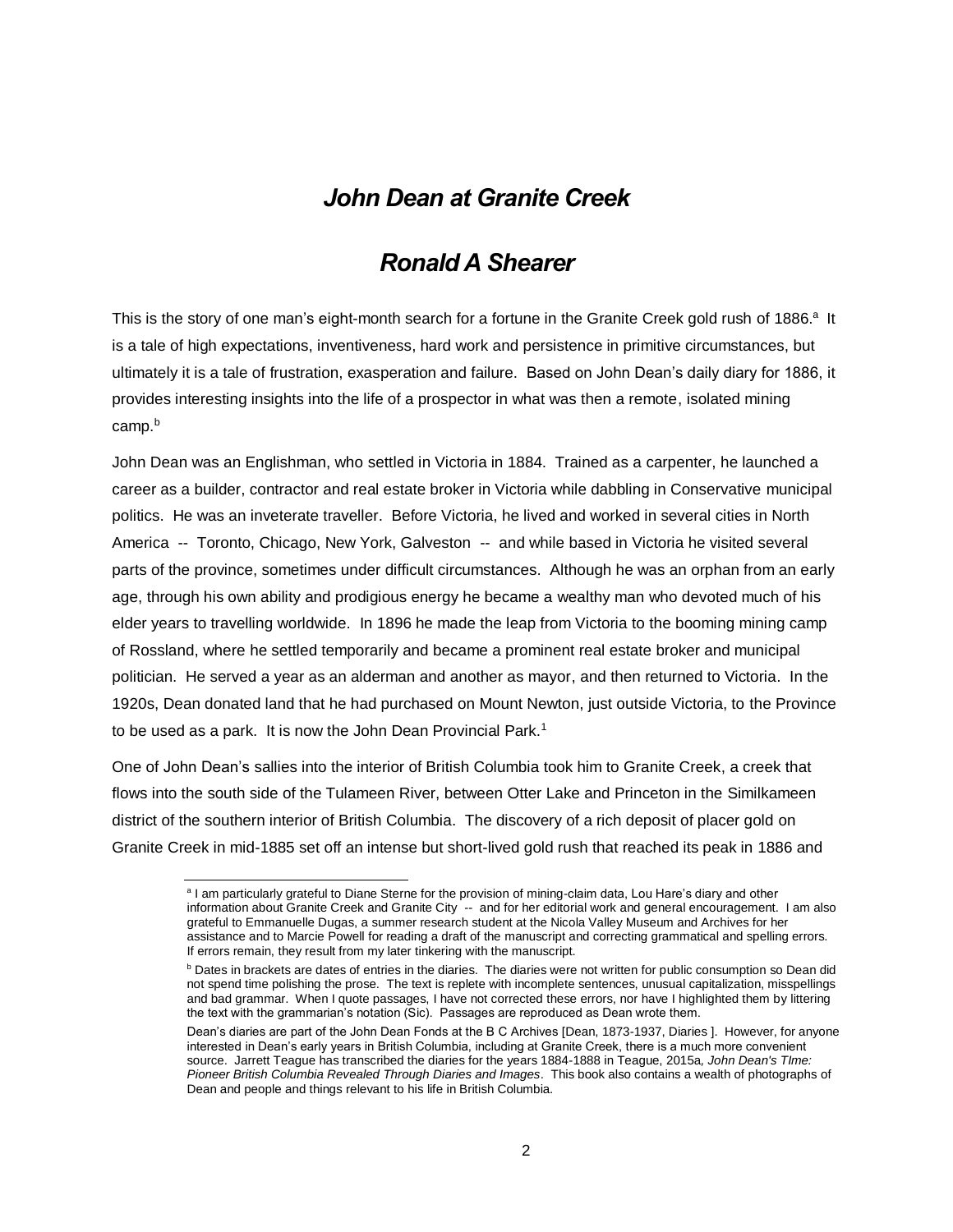then abruptly subsided. John Dean was part of the 1886 rush of prospectors seeking instant fortunes in gold nuggets and dust.

## *Gold Along the Similkameen and the Tulameen*

<span id="page-3-0"></span>By 1885, it was well known that there was gold along the Tulameen River, in the vicinity of Granite Creek, but no finds had been reported along the creek itself. Gold had been discovered on the Similkameen River in 1859,<sup>c</sup> followed the next year by discoveries at Rock Creek, about 60 miles east from the closest point on the Similkameen.<sup>2</sup> These finds sparked minor gold rushes in 1860/61. Prospectors and supplies flooded in from Washington and Oregon, focusing attention in British Columbia on the difficulty created by the high mountains east of Hope, for access to the southern interior by both prospectors wanting to join the gold rush and merchants seeking to provide supplies to the mining camps.<sup>3</sup> In response, major improvements were made to the old pack trail from Hope to the Similkameen and attention was paid to the collection of duties at the border on goods brought in from the south.<sup>4</sup> Both the Similkameen and the Rock Creek gold rushes produced some rich finds, but overall the results seem to have been modest. Indeed, some prospectors quickly departed, expressing disappointment at the paucity of gold and the high cost of supplies.<sup>5</sup> However, others persisted.

By 1860, there was a sizable Chinese population in British Columbia, largely attracted by the 1858 gold rush on the Fraser River. Many were engaged in placer mining along the Fraser, often working properties that had been rejected or abandoned as insufficiently rewarding by non-Chinese miners. Their patience and diligence produced modest returns, but provided a living. Like others, these Chinese miners were attracted by the reports of richer gold deposits on the Similkameen. At least one confrontation occurred. It was reported in August, 1860, that a group of Chinese miners attempting to work on the Similkameen was driven away by other miners.<sup>6</sup> However, the Chinese were persistent. In April, 1861, an advance party of Chinese miners was said to be making a good return on the Similkameen and had sent word to others to join them.<sup>7</sup> It was then reported that "Between 150 and 200 Chinamen have gone over (the Hope Princeton trail), carrying their baggage, during the last 16 days,"<sup>8</sup> and by August, one commentator

<sup>c</sup> There had been prospecting and small-scale placer mining along the Similkameen earlier, but not of sufficient interest to attract the attention of the outside world. It was the 1859 discovery that brought the Similkameen into the spotlight. The initial discovery, on a bar in the river, was by soldiers with the International Boundary Commission, so it was probably near the Canada/ US border [Victoria Colonist, 1859a, No Title: Miscellaneous News Item]. The Commission reported that finds were made up to five miles in each direction from the original one [Olympia Pioneer, 1859a, Interesting Letter From Colville, Olympia Pioneer, 1859b, Important News From The Similkameen Mines ], but the whole river soon became the hunting grounds. Prospecting quickly spread north to the vicinity of Princeton, then commonly called "the Forks," "Vermillion Forks," "Allison's Forks" or simply "Allison's." [Victoria Colonist, 1860d, Government Prospecting Party ]. Initially, the Dalles, Oregon, was the primary supply point for the Similkameen and Rock Creek mines, supplemented to a limited extent with supplies carried over the Naches Pass through the Cascade Mountains from Seattle. The town of the Dalles, about 130 miles east of Portland at a point at which the Columbia River becomes narrow and rapid, was an important distribution point for the interior of Washington. Advocates of a Hope-Similkameen supply route expressed serious concern that applicable duties were not assessed on goods brought in from Washington, perhaps by design (to help consolidate the gold rush), perhaps because of difficulties of enforcement. Governor Douglas responded with a contract to improve the Hope-Similkameen trail and by stationing more duty collectors at points on the border.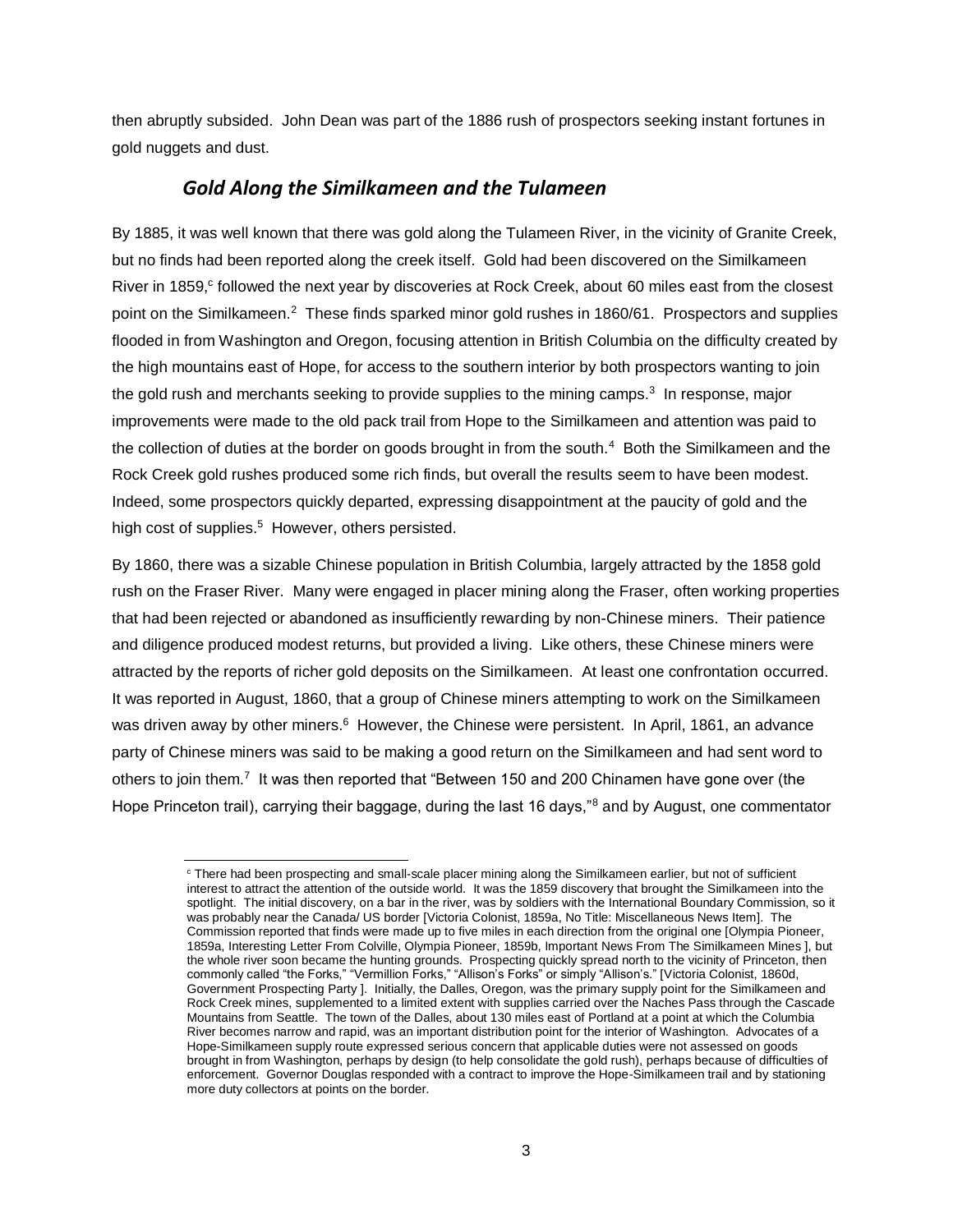estimated that "At the Similkameen there are about 200 miners at work, 150 of whom are Chinamen."<sup>9</sup> Then, in 1861, startlingly rich gold discoveries on Williams Creek set off the famous Cariboo gold rush. Many miners on the Similkameen and Rock Creek joined the rush to the Cariboo, abandoning their properties. Chinese miners stepped in.<sup>10</sup> Although some non-Chinese continued to work some properties, prospecting and mining along the Similkameen became essentially a Chinese preserve.

The Chinese miners worked their way up the river and by mid-1866 it was reported that they "have struck good paying diggings on the north fork of the Similkameen," <sup>11</sup> as the Tulameen was commonly called. However, there is no evidence that they prospected along Granite Creek, a minor creek with difficult terrain that impeded access. There was no Gold Commissioner for the area to issue free miner's certificates, collect the licensing fees and generally enforce the mining laws and no Mining Recorder to register claims, collect the registration fees and record (or estimate) the output. The Chinese gold miners along the Similkameen and Tulameen Rivers were essentially ignored by the mining authorities. From a mining perspective, the Similkameen-Tulameen area was a forgotten backwater that did not even merit mention in the annual reports of the Mines Department.

The situation changed in 1883. In June, a notice appeared in the "Appointments" section of the *British Columbia Gazette*:

#### *John Fall Allison, Esquire, J.P., to issue Free Miners' Certificates and record Mining Claims on the Similkameen River and its tributaries.<sup>12</sup>*

Allison was a pioneer rancher and merchant at Princeton, then commonly called "the Forks," or "Vermillion Forks," or simply "Allisons," who had close ties to Governor Douglas. At this time he was not appointed Mining Recorder or Gold Commissioner; he was simply instructed to issue miner's certificates, record claims and collect the associated fees in his capacity as Justice of the Peace, a status to which he had been appointed several years earlier. The impetus behind this unusual appointment appears to have been the hysteria about Chinese residents and their economic activities that was reaching a fever pitch in the province. The involvement of Chinese in placer mining was only a small part of the broader controversy, but it was a factor. It was asserted that the Chinese avoided paying taxes and fees by not taking out free miner's licenses and by not registering their claims. Of course, they did not report their output, so it was an unknowable magniture. It was argued that their failure to take out free miner's certificates, register their claims and pay the related fees gave them an unfair advantage over law-abiding miners and deprived the public purse of revenue. In effect, Allison was instructed to correct this situation in the Similkameen-Tulameen region by requiring the Chinese to take out free miner's licenses and register their claims.<sup>d</sup>

<sup>d</sup> The anti-Chinese campaign was intensified in February, 1884, with the enactment of the Chinese Regulation Act, part of a larger campaign to deter Chinese from immigrating and settling in the province. The Act trebled the fee for a free miner's license for a Chinese person, from \$5 to \$15. Moreover, each Chinese adult in the province was required to pay an annual fee of \$10 for a license permitting him or her to reside in the province. Collectors of the license fee were appointed throughout the province. The Act did not come into force until one year after it was enacted, i.e., in February, 1885. At the beginning of June, 1885, a fine levied under the Act was contested as unconstitutional in the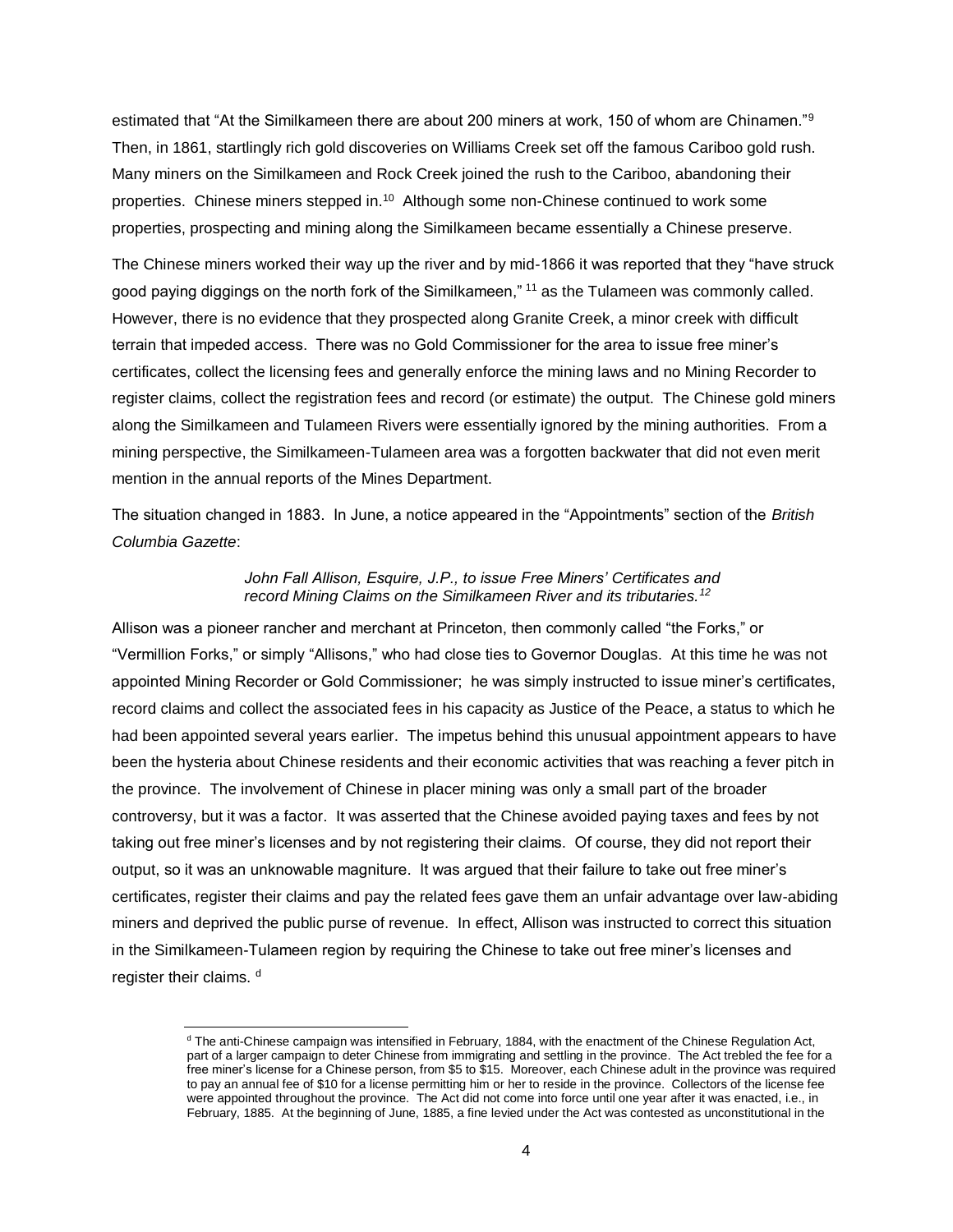Allison opened his Mining Recorder's book in June or July, 1883. The first, and only, claim registered in 1883 (July 28) was by a group of six Chinese miners, mining on a bar in the Tulameen, about 2½ miles up-river from Princeton (Record #1)<sup>e</sup>. This was followed in 1884 by ten claims, all Chinese, five on the Tulameen and five on the Similkameen, and before July 8, 1885, a further 12 Chinese claims, all on the Tulameen.<sup>f</sup> Apparently, the activities of the Chinese were then noticed by others. There was a report in May, 1885, that "the unemployed" had been encountered going to the area as prospectors and they were expected to be active over the summer of 1885.<sup>13</sup> The first non-Chinese claims along the Tulameen were recorded in April, May and June 1885. Perhaps the character of the Tulameen mining industry was about to change. Then, in early July, 1885, the discovery of gold on Granite Creek dramatically transformed the Tulameen valley -- both the nature of the mining industry and the composition and size of the population.

## *Granite Creek Gold Rush*

l

<span id="page-5-0"></span>The Similkameen region was ranch country in 1885<sup>14</sup> and according to accepted history it was cowboys although not local cowboys -- who set off the Granite Creek gold rush.<sup>15</sup> There are two stories about how this came to pass: the accidental discovery story, which seems to be the most widely accepted, and a story about deliberate prospecting and opportunism, bordering on theft, related by James Lynch.

One accidental discovery story appeared in a contemporary memoir by Susan Allison, wife of the pioneer rancher and merchant, John Fall Allison, founder of Princeton.<sup>16</sup> According to the Allison legend, the Granite Creek gold rush was initiated by a prank perpetrated by a number of Princeton cowboys who took some gold dust to Oroville, Washington, and showed it off as though it had been just discovered on the Similkameen or Tulameen River. Soon, a group, that included a cowboy named John Chance, rode into the Allison ranch with pack horses loaded with mining gear, wanting to know where the "big strike" was located. Susan Allison -- who was not a party to the prank, but had been warned by her returning cowboys that "it would not be dull long" -- said she did not know. The Oroville men began to prospect along the Tulameen River. On June 8 and 10, three cowboys, William Jenkins, E Purcell and John M

municipal Police Court in Victoria. The magistrate declined to rule on the issue of constitutionality, asserting that he did not have sufficient depth in the law to rule on constitutional issues and assessed a fine of \$20. On appeal, in late August, the British Columbia Supreme Court overturned the conviction and declared the Act unconstitutional and hence unenforceable. The Chinese Regulation Act was then a dead letter. In March, 1886, Granite Creek miners urged the government to prohibit Chinese miners from obtaining free miner's certificates, which would also have prohibited them from legally prospecting and mining [Victoria Colonist, 1886h, Fourth Parliament, Fourth Session (March 1, 1886)].

<sup>e</sup> The numbers in brackets are the numbers of the claims recorded in the Mining Recorder's book and consolidated in an Excel spreadsheet by Diane Sterne.

<sup>&</sup>lt;sup>f</sup> It is difficult to know how many Chinese miners and prospectors were active on the river at this time. I can identify 32 Chinese names with unique free miner's certificate numbers in the Recorder's Record book for the period 1883-July 8, 1885, but a few records of claims do not list names. Unfortunately, Allison does not provide us with a directory of free miner's certificates that he issued. However, they appear to have been issued with numbers in sequence, starting with 20401. Many numbers are missing. These may have been of prospectors, perhaps Chinese, who took out miner's certificates but did not locate a claim -- or they may simply be numbers that for some reason were skipped. Thus, the number of free miner's certificates of Chinese miners listed in the Record Book is not a reliable guide to the size of the population. However, I suspect that there were probably less than 50 Chinese miners active in the Tulameen at various times in 1883-85, not all at the same time. It was a small population.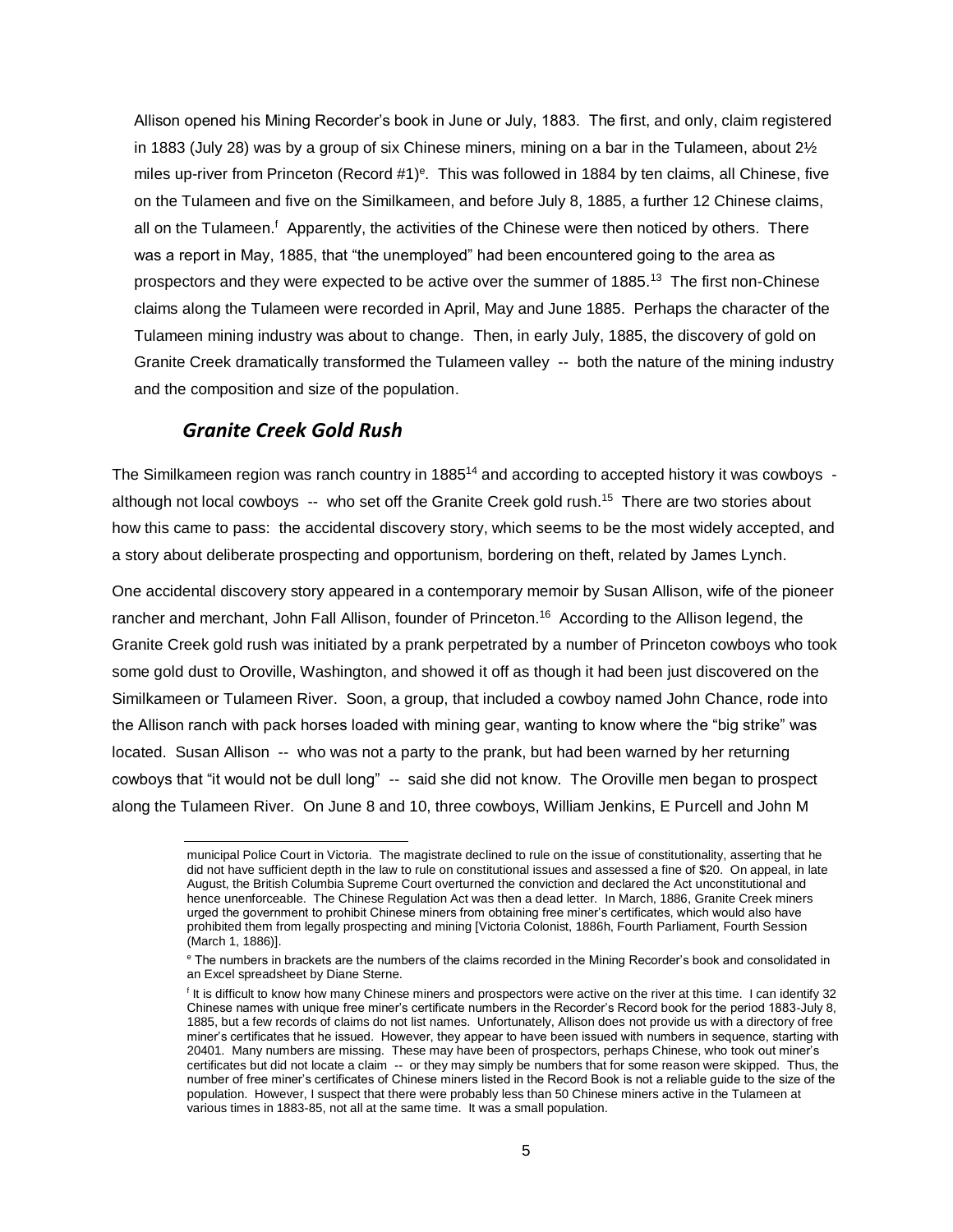Chance recorded adjacent claims on what was called the Rich Bar on the north side of the Tulameen River near Granite Creek (Records #21, #23). They also obtained the right to divert water from a nearby stream and to dig a ditch the length of the bar to facilitate washing the dirt and gravel dug up in their search for gold (Records #24, #36).

Susan Allison reports that the cowboys took the development of their claims seriously, working hard "except for one man, Johnny Chance, who was too lazy to work." Eventually, they "gave him a gun and told him to get them a few grouse." There are at least two stories about what happened next. According to Susan Allison, Chance was resting in the Granite Creek valley bottom

> *with his feet paddling in the cool water, when a ray of light fell on something yellow. He drew it towards him, picked it up and found it was a nugget of pure gold. He looked into the water again and there was another, then another. He pulled out his buckskin purse and slowly filled it, then picking up his gun he strolled back to camp where he became a hero and the discoverer of Granite Creek.<sup>17</sup>*

In another contemporary account, P L Trout offers a slightly different version of the actual discovery, but with the same conclusion. He does not explain how the American cowboys got to the Tulameen, but once there

> *… for some reason best known to himself, Mr. Chance undertook the task of riding up the canyon of Granite creek for a mile or more, a task about as difficult as some other ventures that have made cowboys famous, such as riding up the stairs in a hotel, riding into a church, etc. However, while on this expedition he noticed small pieces of gold in the cracks of the rocks. Realizing that he had discovered a bonanza, he informed three of his friends, who were mining down the Similkameen,<sup>g</sup> who came up and located the discovery claim about one half mile above*  where the town now stands.<sup>18</sup>

The discovery was accidental.

Yet another version of the accidental discovery story was published in a reminiscence by Thomas H Murphy, a long-term resident of Granite City and Tulameen.<sup>h</sup> According to Murphy, rather than being victims of a prank, the American cowboys were in the area "herding a bunch of horses in the adjacent hills." Murphy says that they heard about a discovery of gold on the Tulameen River by "Charles De

l <sup>g</sup> Trout no doubt means the North Fork of the Similkameen, the name frequently applied to what we now call the Tulameen.

h [Murphy, 1905a, In Days Gone By]. Murphy recorded a claim on Granite Creek on November 13, 1896 (Record # 156). It was a "hill claim," i.e., one on the hillside above the creek that involved tunneling, but he also claimed or purchased claims on the creek and on benches above the creek. In his response to the 1911 census he reported that he was born in Nova Scotia in November, 1842. However, I have been unable to find a record of his birth or of his whereabouts and activities in the intervening years. Murphy was one of the longest-staying residents of Granite City. He was still there in 1910, but the 1911 census shows him living in Tulameen. He remained in Tulameen until he died in 1930. He was a respected citizen, serving as Justice of the Peace for many years (in publishing his reminiscences, the editor referred to him as "Judge Murphy") and, at one time, a popular choice for Gold Commissioner (he was not appointed). He was the enumerator for the 1921 Census. In addition to mining, on occasion he served as agent for other miners buying and selling properties.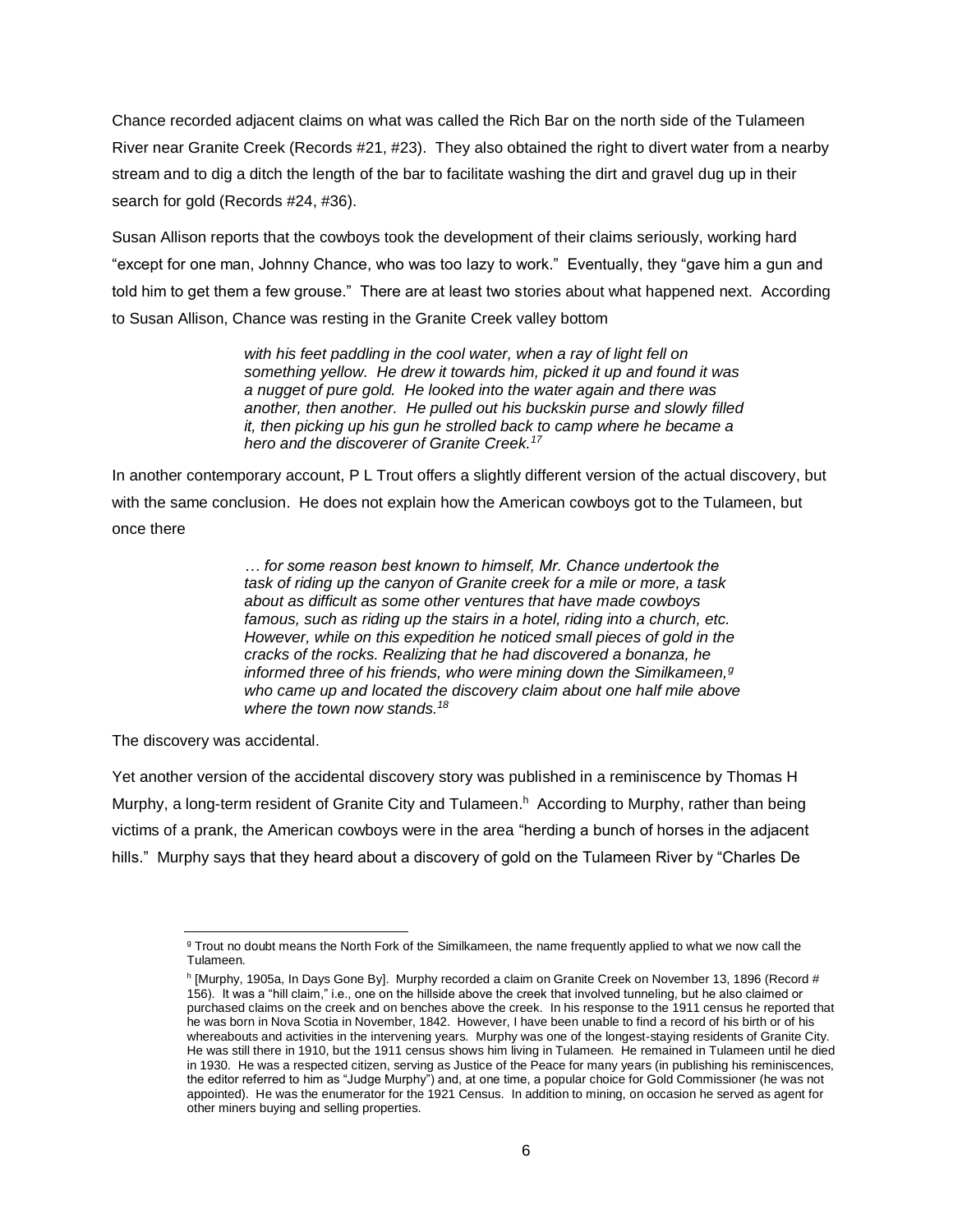Barro and Joseph Florence" and decided to abandon their herding of horses -- which may not have been entirely legal -- in favour of prospecting. They took up a claim across the river from the De Barro-Florence claim. The discovery on Granite Creek occurred when John Chance went searching for a stray horse and stopped to take a drink from the creek.

> *In kneeling to get a drink out of the creek he saw gold lying on the bedrock. Helping himself to what gold there was in sight, he returned to camp and reported the new strike. The news spread like a prairie fire.*

Whichever (if any) of these versions is true, these three Similkameen pioneers agree that the discovery was accidental, not a result of deliberate prospecting.

A rather different, more prosaic story was recounted by James M Lynch, who was at Granite Creek in August, 1885, soon after the rush began.<sup>19</sup> He did not dispute that the four men registered the Discovery Claim. Nonetheless, he stated emphatically that it was "misleading" to conclude that they were the discoverers of gold on Granite Creek. According to Lynch, gold was in fact discovered by William Briggs, Mike Sullivan and John Bromley who were prospecting along Granite Creek in the late summer and autumn of 1884. Because of heavy rains, water in the creek rose so suddenly that they could not stake and record a claim, but they did show the gold that they had recovered to John Allison at Princeton. Impressed by the apparent richness of the find, Allison prepared his store over the winter for a gold rush in the spring and summer. According to Lynch, the American cowboys were camping at Allison's ranch over the winter of 1884/85, saw Allison's preparations, heard about the Briggs' find and went to Granite Creek as soon as weather and water level permitted, staking the Discovery Claim before Briggs and company returned from their winter employment along the Fraser River. Thus, Lynch asserts, although they did not record the first claim on the creek, Briggs, Sullivan and Bromley were the true discoverers of the Granite Creek gold field. In effect, Chance and friends used insider information to cheat Briggs *et al* of their find. Some credence is given to the Lynch story by a brief note in the Daily Colonist for May 12, 1885. It began, "Granite Creek and the Similkameen has almost as much attraction for the unemployed as Cariboo this summer, and ... many pilgrims (are) on the way for those gold fields."<sup>20</sup> This story was published well before the cowboys recorded the Discovery Claim. This is the first mention of Granite Creek that I have found in the press. As a gold field, it was still unknown. Had the "unemployed" been told about their find by Briggs, Sullivan or Bromley? Indeed, were Briggs and company among the "pilgrims"?

The Lynch story is plausible, but I find one feature of it puzzling. If their true destination was a known, rich find on Granite Creek, why did the cowboys stop -- at some cost -- to stake, record and work more

l <sup>i</sup> The reference is probably to a claim by Joseph Florence and C DeBoudreau, on a bar on the south side of the Tulameen, opposite the cowboys' claims (Record #25). The puzzle is that this claim appears in the Recorder's book after the cowboys' claims, implying that it was recorded later. However, the Florence-DeBoudreau record is not dated. It is possible that its placement in the Record book is an error and that it was in fact staked and recorded earlier, perhaps in early June when other non-Chinese claims were recorded on the river. Nonetheless, its placement in the book is troublesome for the otherwise coherent Murphy theory.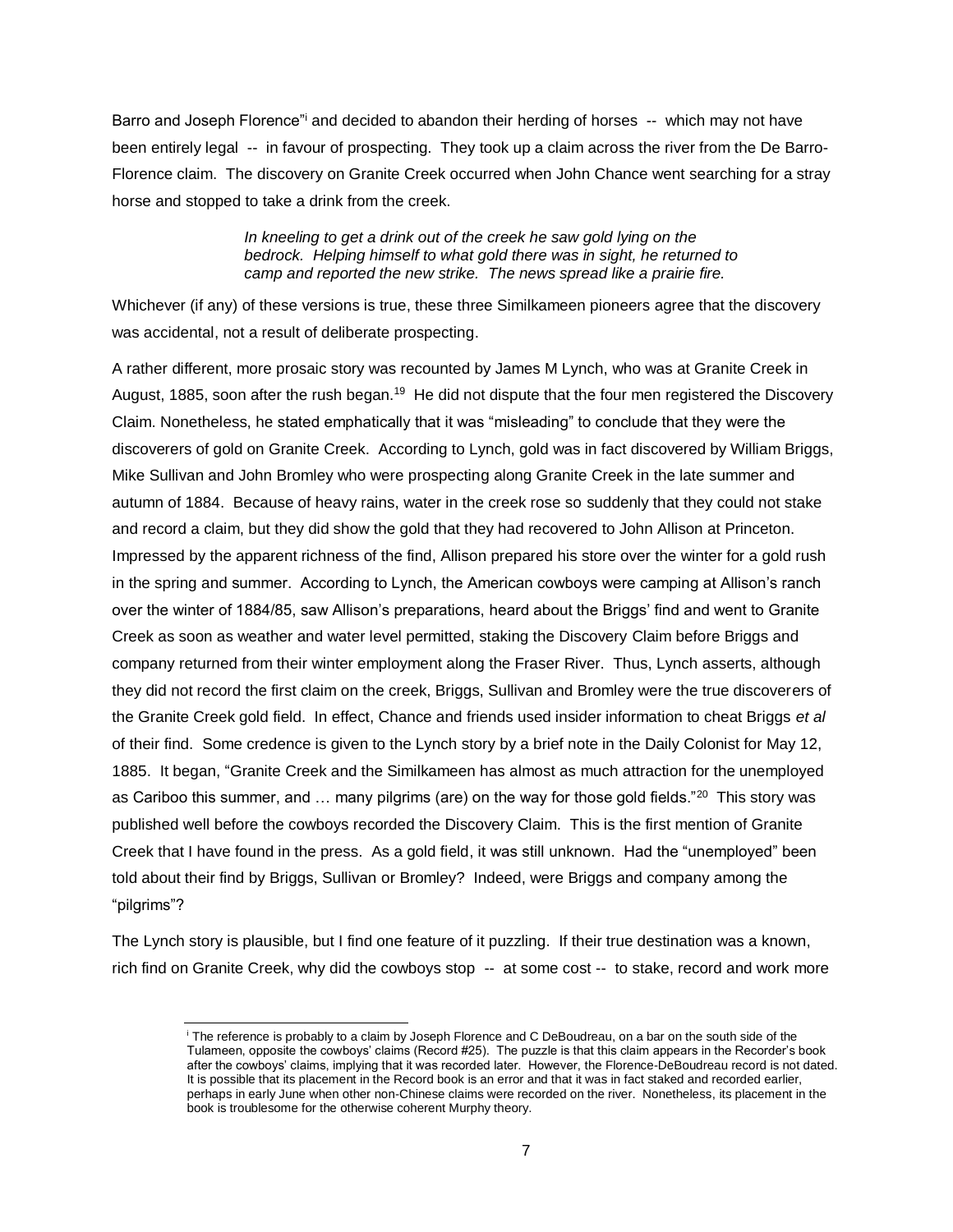problematic claims on a bar on the north side of the Tulameen River? Not only did they record these claims, they also acquired the right to divert water from a nearby creek and to dig a ditch along the length of the bar, to facilitate their mining. It seems like they had settled down to do some serious placer mining on the Tulameen. If they knew about the rich Briggs' find, it seems more likely that they would have gone directly to Granite Creek as soon as weather and water permitted, perhaps camping on a bench over the creek to be sure of getting there first. Perhaps, it is because of this puzzle that historians have accepted the Allison-Trout story. Alternatively, perhaps it is because it is more romantic.

I don't know which story of the discovery is true, but one fact is certain. Four men registered the Discovery Claim on July 8, 1885: William Jenkins, John M Chance, Thomas Curry and E M Allison. Jenkins and Chance were two of the Oroville cowboys.<sup>j</sup> A third, E Purcell, had sold his share of the Tulameen bar claim to W Jenkins for "one pinto horse." Although Lynch reports that he was also camped at the Allison ranch over the winter, Thomas Curry was not one of the cowboys. He was older, born about 1841, and an experienced miner<sup>k</sup> who, on July 5, had recorded a claim on the Rich Bar adjacent to that of Chance. E M Allison also was not one of the cowboys. He was John Fall Allison's 16-year-old son, Edgar Moir Allison. Growing up on the banks of the Similkameen, he may also have had considerable prospecting experience.

The inclusion of two outsiders in the partnership of the Discovery Claim -- and particularly, the inclusion of Allison's oldest son -- is interesting. Underlying the inclusion of outsiders was a provision of the Minerals Act respecting discovery claims.<sup>21</sup> A claim recognized as a discovery claim for a new mining area had special benefits. An ordinary claim was limited to 100 feet per partner along a creek bank.<sup>22</sup> For a recognized discovery claim, however, the limits were:

It is not clear whether Chance ever did any real mining. He sold his share of the Discovery Claim to a group of Chinese miners a month after he recorded it (Record #105). Then for less than a year he was active staking, buying and selling claims, not only on Granite Creek but also on the Similkameen and Tulameen Rivers, including two discovery claims on other creeks (Records #413, #415) and two "quartz claims," in which the gold was embedded in quartz and was to be extracted by digging shafts and tunnels (Records #193, #408). In October he reported that he had found "a rich promising creek … much better than Granite," about 35 miles from Allison's [Victoria Colonist, 1885j, From Granite Creek, Victoria Colonist, 1885f, Granite Creek]. The location of the creek was not published (it was probably up stream on the Tulameen) and we don't know how profitable it was for him. Whatever money Chance made mining, he must have dissipated. Lynch tells us that he died a pauper at Republic, Washington, but does not provide a date [Lynch, 1930, The Discovery of Gold on Granite Creek].

Lynch also states that Jenkins was "something of a bully," who carried a revolver with three notches in the handle. Apparently, he moved to the Okanagan and then to Myers Creek, halfway between Rock Creek and Midway, and finally just across the border to Washington State. He is said to have killed a man, wounded another and died in prison [ibid., Nelson Miner, 1890a, Rossland].

<sup>k</sup> Curry was born in Boston in 1841. As a young man he went west to San Francisco and then north to Montana. He engaged in placer mining at Rock Creek before he went to Granite Creek. Chance and Jenkins had miner's certificates issued by J F Allison, # 20465 and #20466 in a long series that began with #20401. By contrast, Curry's certificate was #4093. It must have been issued some time earlier and in a different place, probably Rock Creek. Curry was active in mining along the West Fork of the Kettle River and became a well known and popular resident, working up and down the length of the valley. When the 1891 census was taken, he was in Osoyoos and Henderson's British Columbia Directory listed him at Rock Creek. Ten years later he was farther up the river, at Beaverton, later renamed Beaverdell, still engaged in mining. He died of a heart attack near Beaverdell in 1909 while walking with a fellow miner up a mountain trail to their claims.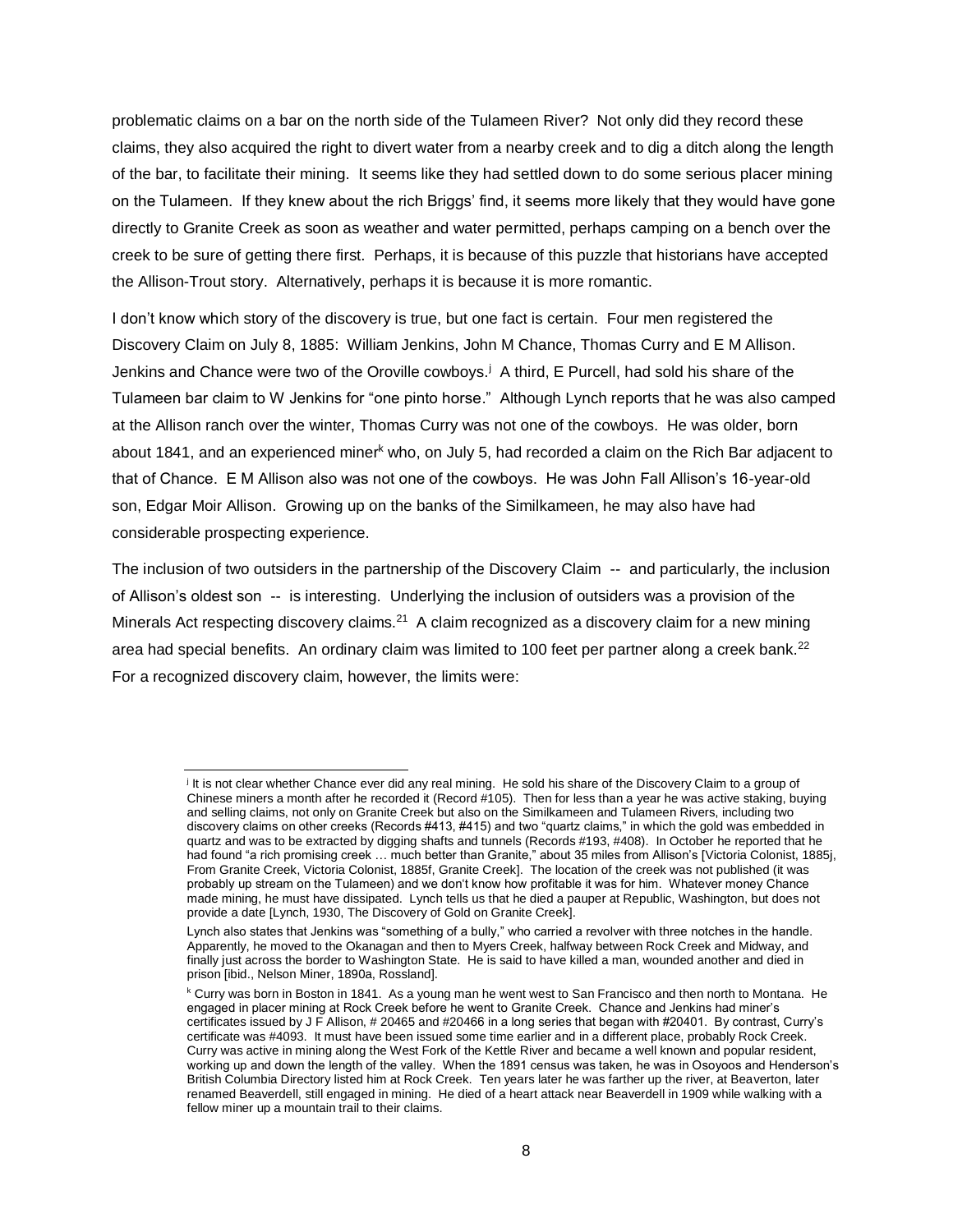| <b>Number of Partners</b>            | <b>Maximum Length</b><br>of the Claim |  |  |  |  |
|--------------------------------------|---------------------------------------|--|--|--|--|
|                                      |                                       |  |  |  |  |
| 1 partner                            | 300 ft                                |  |  |  |  |
| 2 partners                           | 600 ft                                |  |  |  |  |
| 3 partners                           | 800 ft                                |  |  |  |  |
| 4 partners                           | 1000ft                                |  |  |  |  |
|                                      |                                       |  |  |  |  |
| (British Columbia 1882a, Section 65) |                                       |  |  |  |  |

For any partners beyond four, the maximum length reverted to 100 feet for each additional partner. Jenkins and Chance each got 300 foot claims; Curry and Allison, 200 foot ones.

That Thomas Curry was included as a partner is probably explained by the fact that he had an adjacent claim on Rich Bar. He was someone they knew, who may have been helpful to them, and he was someone who had experience mining that would be valuable to them all. The inclusion of young Allison is fascinating. Growing up on the banks of the Similkameen, he may have had considerable placer prospecting experience, but he could not be considered a mature mining man. If Lynch's theory is correct, the cowboys may have become friendly with him while they were camped at his father's ranch and he may have been the source of information about the Briggs gold. Perhaps this possibility is a nod in favour of the Lynch story. Alternatively, Edgar may have been captivated by the cowboys' life style and actively cultivated their friendship. A few year later, he was in the stock raising business himself. Or, the cowboys may simply have been currying the favour of John Allison, who by this time had been appointed Assistant Gold Commissioner for the Rock Creek District, which included the Similkameen valley.<sup>23</sup>

The richness of the Discovery Claim quickly became known locally and was soon broadcast to the world. The gold rush was on. Prospectors flooded in. It was reported that by September, 1885, all of the land along the main section of the creek had been claimed and it was estimated that some 400 non-Chinese and an unknown number of Chinese prospectors were working in the area, exploring the potential of various creeks and the river.<sup>24</sup>

As successful miners returned to the coast in the fall and winter of 1885 to gather supplies or sojourn for the winter, reports about the wealth in gold dust and nuggets that they were finding at Granite Creek appeared every day or two in major coastal and interior newspapers. Considering that miners earned between \$2 and \$3 a day if employed and other workers even less, it should not be surprising that reports like the following excited fertile imaginations and acted like a magnet attracting footloose men:

> *The company have since made as high as \$200 a day, the gold being coarse and of a fine quality …. An old man named Fay, working all alone, is making \$40 a day.<sup>25</sup>*

> *Mr. Noble and his partner had one of the best paying claims on the creek and employed eight men, who averaged from \$27 to \$50 per day to the man. He brings down about \$1,500 in dust, the largest piece weighing \$18.50.<sup>26</sup>*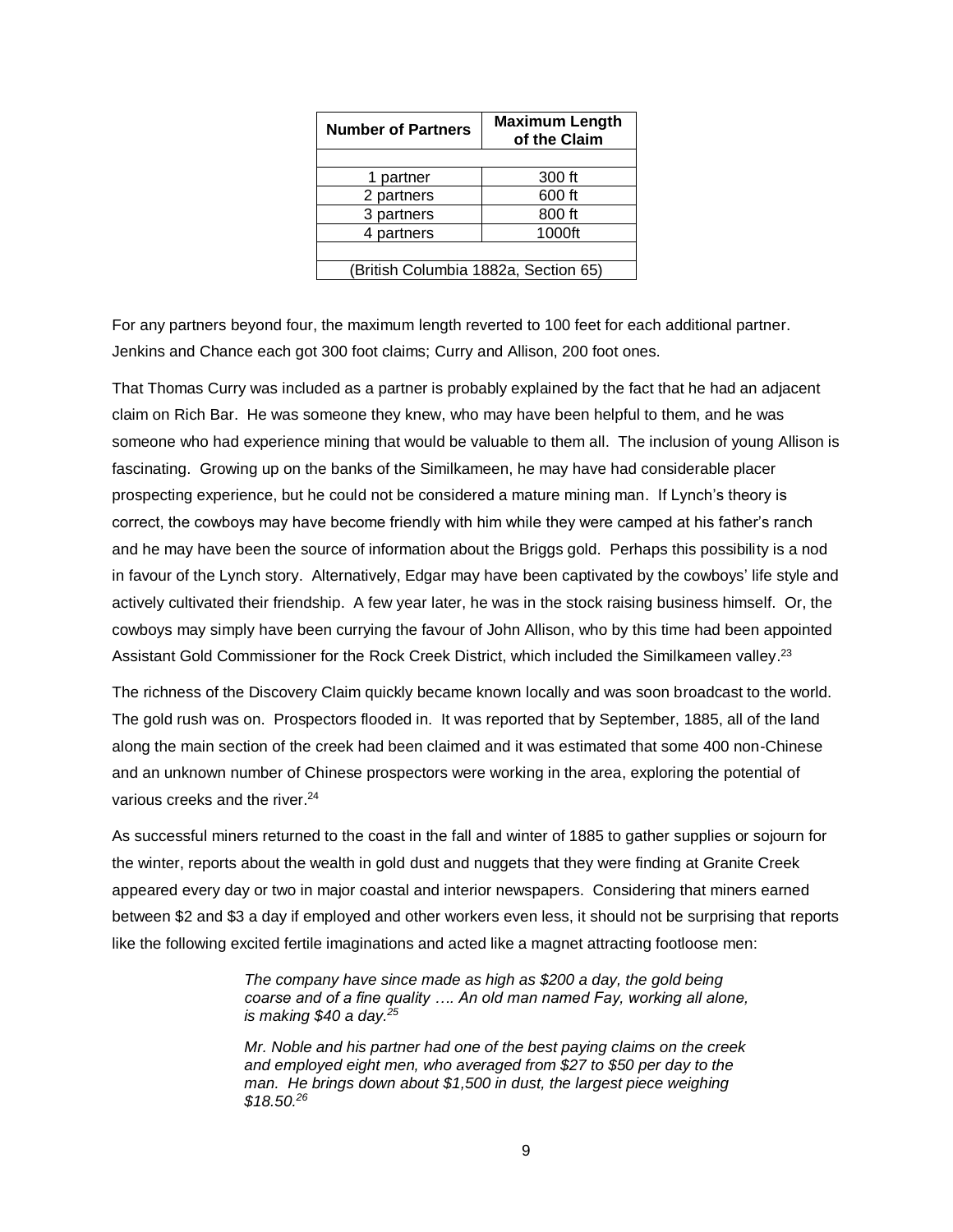*Mr. J F Allison, J.P. …brings about \$5,000 worth of gold dust … entrusted to his care … among which is a nugget of smooth worn gold valued at \$83; it is the property of a Chinaman.<sup>27</sup>*

*Sam Evans, writing from Granite Creek, says he has taken out as high as \$83 in one day ….<sup>28</sup>*

*The output on the creek is very fair, an average of \$40 to the claim being taken out daily. Messrs. McIntyre and Palmer, who are located about four miles from the mouth of the creek, have taken out from \$40 to \$80 daily for some time past with a rocker.<sup>29</sup>* 

*Mr. Ward saw a set of sluices within 1200 feet of the mouth which only one man shoveled, and the clean-up was \$197 for ten hours. Another company of white men rocked out \$9 in one day, and the very next day took out TWO HUNDRED AND SEVEN DOLLARS.<sup>30</sup>*

It is impossible to know which reports were substantially true, which involved considerable exaggeration and which had no foot in reality. In October, 1885 the Deputy Provincial Secretary, T Elwyn, was sent to Granite Creek by the Minister of Mines to investigate and assess the gold fields. In his report he presented one extreme view:

> *I was particularly impressed with the fact that those who were warmest in praise of these new diggings were among the most experienced miners there; and certainly, I have not, so far, seen any report in the newspapers which has gone beyond the truth.<sup>31</sup>*

There were skeptics, of course:

*There is, no doubt, some gold in Granite Creek, but not enough to warrant a man who has employment, to leave it for the mines. With the exception of a half dozen claims there are no paying claims. The creek is about six miles long, and on either side are almost perpendicular banks, several feet high, which render the approach inaccessible, except from "the mouth." Mining is only practical in a few places at very low water, and should a freshet come all work must cease.<sup>32</sup>*

This message proved to be quite accurate. However, it, and others like it, did not divert the herd. The reports of dazzling gold discoveries overwhelmed the testimony of skeptics. There were suggestions that this was the new Cariboo, alluding to the famous, rich gold rush of a few years earlier. Men flocked to Granite Creek. In contemporary jargon, there was a stampede. Although devoid of relevant experience, John Dean was one of the footloose men with a fertile imagination who was captivated by the stories and attracted by the golden magnet. He joined the stampede.

As prospectors poured into Granite Creek, the provincial government began to set up the administrative apparatus of a booming mining camp. At first, although he was not yet appointed to the position, J F Allison, a Justice of the Peace, was responsible for performing the Gold Commissioner's tasks -- issuing free miner's licenses, recording claims, dispensing water rights and acting as judge in settling disputes. However, Allison was located at Princeton, 11 or 12 miles away from Granite Creek by a demanding, steep, mountain trail, a considerable inconvenience in a camp bursting with new claims. In late 1885, G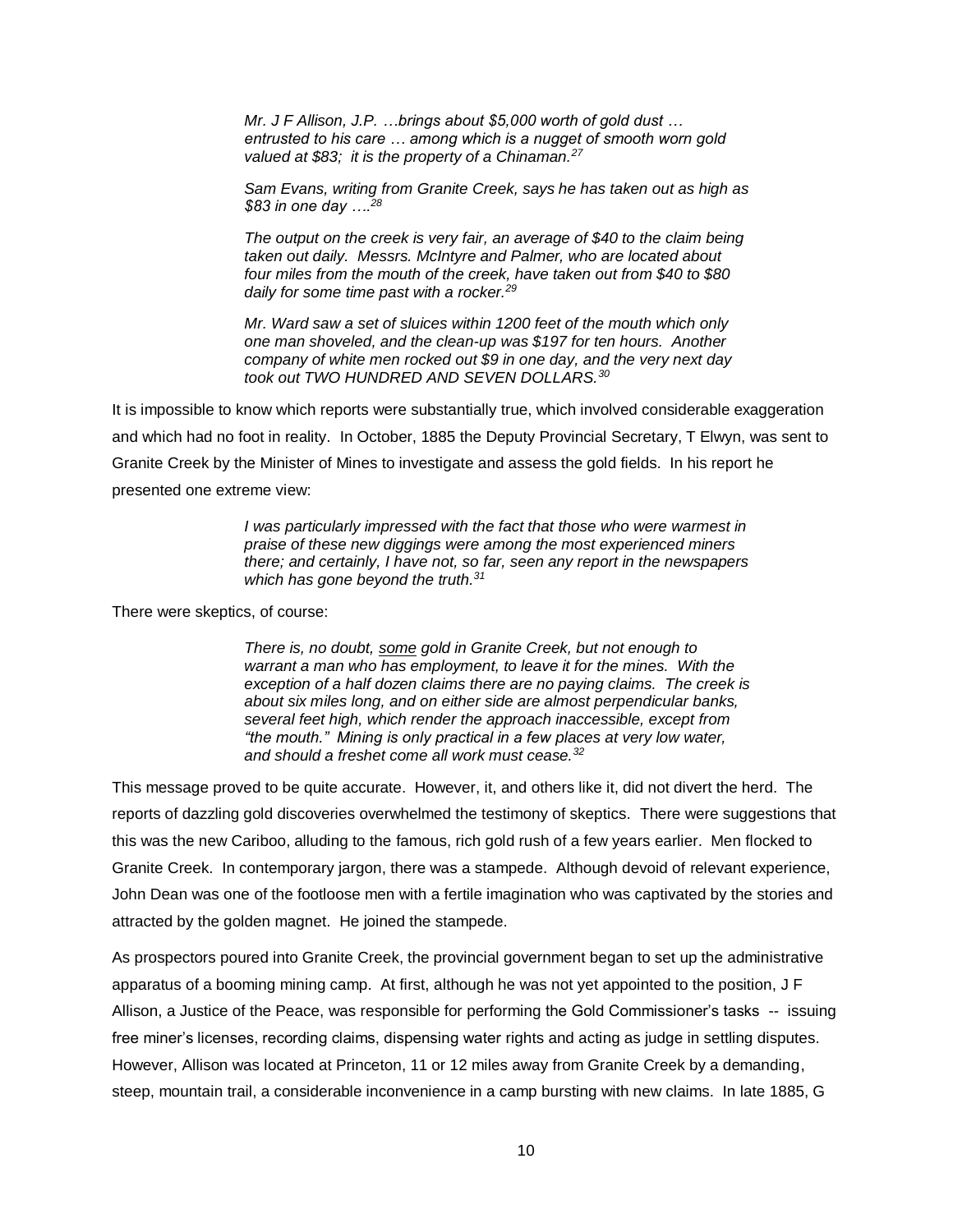C Tunstall, then the Government Agent at Kamloops, was appointed to the post<sup>33</sup> of Gold Commissioner and assumed all of these responsibilities. He was also designated a stipendiary magistrate, responsible for the general administration of justice in the area. He arrived at Granite Creek in early 1886. A Mining Recorder was also appointed and a provincial constable was assigned to the camp. A post office was established in May, 1886.<sup>34</sup>

Granite Creek is deep in the mountains with the potential for bitter cold, heavy snow and ice. Almost all mining at Granite Creek at that time was placer mining. Little could be done when the banks and the creek were covered in snow and ice. Mining essentially closed for the winter. Moreover, conditions on the trail could be treacherous, muddy and slick in rainy periods and covered in deep snow and ice in winter. Potential prospectors were warned to wait until spring to attempt to reach the creek. However, the advice that spring was a good time to go to Granite Creek was misleading. It ignored the flooding that occurred in mountain creeks when the snow melted. In May, 1886, for example, a businessman from Granite City visiting New Westminster reported that spring floods had "carried away all the wing-dams," sluice boxes and flumes on the creek," expensive and time-consuming installations that prospectors had made at low water in preparation for the 1886 season of placer mining. 35 His advice was to not go to Granite Creek until mid-June.

## <span id="page-11-1"></span>*Routes to Granite Creek*

<span id="page-11-0"></span>In the 1880s, Granite Creek was remote, isolated and difficult to access. For prospectors travelling from the coast, there were two routes to the creek.<sup>m</sup> The southern route -- what came to be known as the Hope-Princeton Trail -- was from Hope on a trail generally eastward through the mountains.<sup>36</sup> It started out as a wagon road for about 20 miles along the Nicolum River, rising steadily until it met the headwaters of the Sumallo River. The road was not well maintained and so, apart from a short stretch at the beginning, it was effectively a trail, only suitable for horses, mules and men walking. The Sumallo River flows in a generally eastward direction, down a gentle slope until it meets the junction of the Snass and Skagit Rivers. To this point, the trail was essentially coincident with the present Hope-Princeton highway. However, where the highway turns northward through Rhododendron Flats and then eastward across the face of the Skagit bluffs, the trail continued east along the Skagit River in the valley bottom below the bluffs. At this point, the Skagit River flows through a narrow canyon, with towering cliffs on each side.<sup>37</sup> One traveller in 1885 described walking "under an almost perpendicular wall of rock over three thousand

l <sup>l</sup> A wing dam was a small dam built on the side of a creek bottom at low water to divert part of the flow of water away from a section of the creek bed thought to contain gold-bearing dirt and gravel that could then be sorted with gold pans, sluice boxes or rocker boxes. The wing dam was a standard approach to prospecting Granite Creek, which, through most of the relevant section, was canyon-like, with very steep, high banks and a very narrow bed. Granite Creek was not an easy placer-mining location. At high water, placer mining was impossible; at low water, the narrowness of the canyon provided very little space for a miner to work. A wing dam provided the miner with a foothold and access to potentially gold-bearing dirt and gravel.

m Prospectors arriving from the interior had partially different, and perhaps easier routes. Those arriving from northern points would probably have travelled a developed trail from Nicola to Princeton. Those from southern points would have made their way to Princeton by whatever convenient route and then followed the 12-mile Tulameen trail to Granite Creek.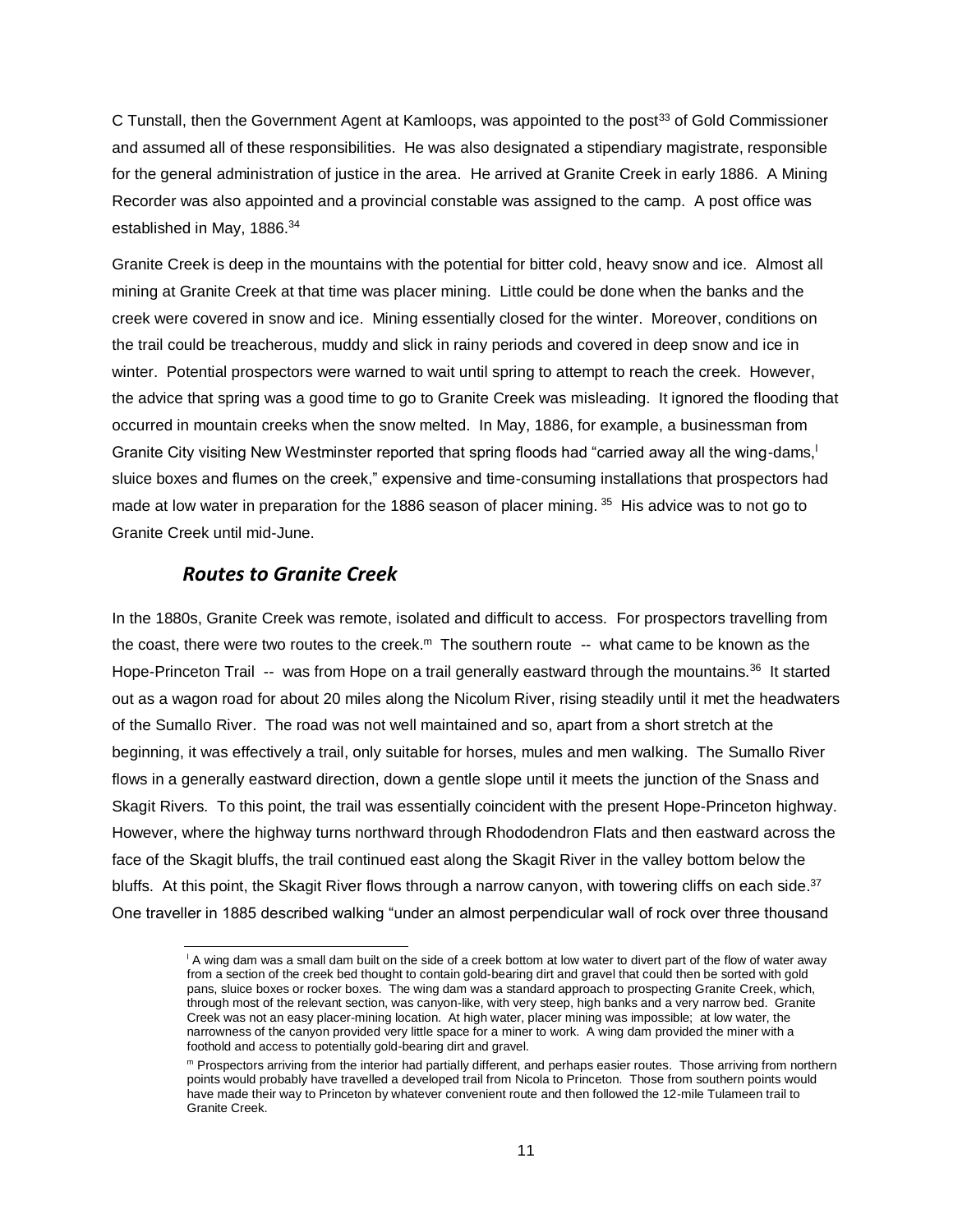feet high" and on his return trip travelling "from twelve o'clock until night in the shadow of this rock, never at any time obtaining a single glimpse of the sun."<sup>38</sup> The trail followed the Skagit River until its junction with Cedar Creek at what was then called Cedar Flats (now Cayuse Flats).<sup>n</sup> It then climbed the steep mountainside, following the Skaist River, until it reached the summit at the 6,000-foot Hope Pass, the next mountain pass north of the more familiar Allison Pass through which the Hope Princeton Highway crosses the mountain range. The rise from Cedar Flat to the Hope Pass is about 3,300 feet in 15 miles, a steep climb for man or beast. From the Hope Pass, the trail reached the headwaters of Whipsaw Creek, which it followed to the Similkameen River. It then followed the river to Princeton. From Princeton, the trail turned westward, about 12 miles over a steep, dry mountain beside the Tulameen River to Granite Creek (the river bank is so precipitous that the trail had to go over the adjacent mountain). The total distance from Hope to Granite Creek was estimated at 78 miles. Although a demanding mountain trail, the Hope-Princeton trail was a well-used passageway to the Similkameen country and beyond and parts of it are still used for recreational hiking.

The Hope-Princeton trail was heavily used by operators of pack trains carrying supplies to various places in the southern interior for merchants, miners and others, but was also a popular means of access to the Granite Creek gold fields by people, some on horses, but most on foot. Some touted it as the best route to the gold fields.<sup>39</sup> Accommodation for travellers existed along the trail and was being increased. Thus, an editorial in the New Westminster newspaper, the *British Columbian,* in late November, 1885, stated that

> *There are two excellent hotels now between Hope and Granite Creek, and a third will be opened very shortly. These way places furnish miners and others with meals and accommodation en route to and from the mines, and do away with the necessity of carrying a heavy pack.<sup>40</sup>*

A little over a month later, it was reported that there were five "hotels" along the route.<sup>41</sup> I am sure these statements involve a situational definition of "hotel" and "excellent." Trout described one establishment as "a bona-fide log cabin, covered with shakes, but minus a door and … for the small sum of four bits a man can have the soft side of a plank split out of a cedar log to sleep on."<sup>42</sup> In *White Gold and Black Diamonds,* her fascinating history of Granite Creek and Coalmont, Diane Sterne refers to the hotels as "crude roadhouses … makeshift places to 'grab some grub' and 'drop your blanket."<sup>43</sup> One commentator suggested "a person can go to the mines from this city (New Westminster) over that route comfortably for \$10, or for less if he takes his own grub."<sup>44</sup>

The other route -- the northern route -- began at Spence's Bridge, on the CPR mainline and the Thompson River, and then went eastward along a wagon road to the Nicola Valley. For those who could afford the tariff, there was stage coach service on this part of the route and a hotel at Coutlee's ranch,

<sup>n</sup> Early plans for the Hope Princeton Highway proposed a valley-bottom route past the bluffs, but it was decided that the maintenance costs from snow, ice and debris falling from the cliffs would be excessive. A very expensive, dangerous but picturesque route across the face of the bluffs was chosen instead.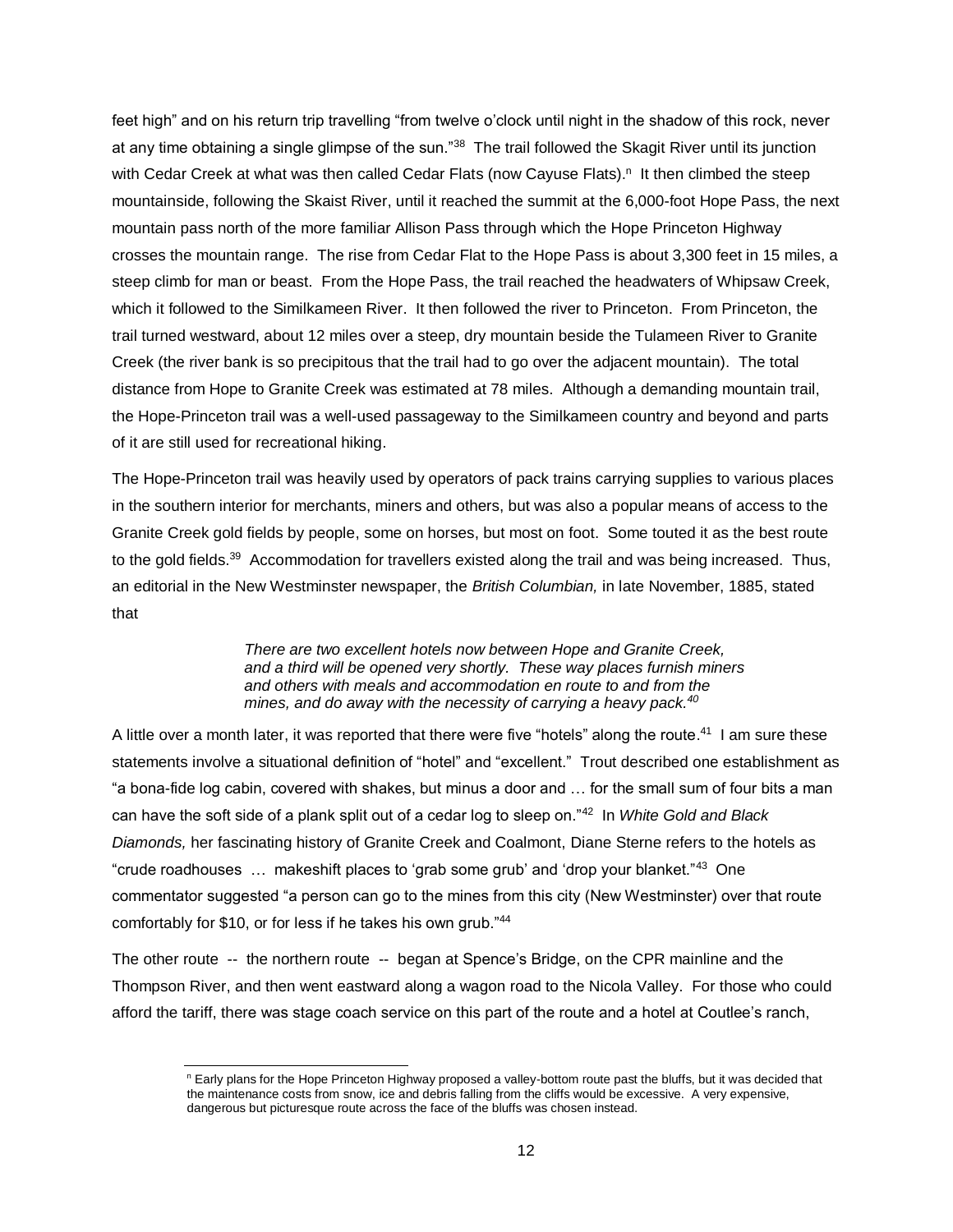about a mile west of present-day Merritt (Dean reported that the fare was \$5.00, a not inconsiderable sum in 1885). For travellers to Granite Creek, Coutlee's was the end of the coach ride. From there on they had to walk or acquire a horse or mule to ride. From Coutlee's, the trail went southeast to Courtney Lake where it met a well-travelled trail from Kamloops and Nicola to the north. <sup>45</sup> From there it followed Otter Creek south, passing Otter Lake until it reached the Tulameen River. A jog to the left brought the travellers to Granite Creek and Granite City.

Measured from the coast, the northern route was much longer than the southern route, but for a prospector (like John Dean) who could afford the train and stage coach fares, it was a much easier passage. The distance from Spence's Bridge to Granite Creek was estimated at 102 miles, but only about 60-65 miles of that was on the trail from Coultee's ranch. Moreover, the grade on the trail was much easier than that on the southern route. There was no 6,000 ft. mountain pass to be crossed and much of the trail, although rough, had a generally gentle slope along a large creek (now classified as a river) and several lakes. Advice given to potential prospectors by the *Victoria Colonist* favoured the northern route. Dean chose it.

Both the northern and the southern routes left the traveller on the north side of the Tulameen River. Granite City was on the south side. The Tulameen was not a trivial river. Crossing it was a problem until over the winter of 1885-86 the government built a bridge, 174 feet long and 8 feet wide.<sup>46</sup> The bridge had not been open long when the spring runoff carried away the centre span. It was quickly repaired, but the incident demonstrated the vulnerability of the bridge.

John Dean was impatient. If he accepted the Colonist's advice not to go to Granite Creek until spring, he had a rather early definition of spring. He left Victoria in mid-winter, on February 23, 1886. Following a very rough voyage across the strait, he spent several days in Vancouver and New Westminster, looking for business opportunities and dealing with Masonic Lodge affairs, before boarding a train for Yale on February 27. The next morning, he continued his train trip to Spence's Bridge to begin his overland trip to Granite Creek. From Spence's Bridge he took a stage coach to a place he called Kootley, undoubtedly Coutlee's ranch, where there was a hotel. Unfortunately, his diary entries for the next few days are sketchy at best. Neither the route to Granite Creek nor the means of transport are described, although two stopping places are noted. Dean makes no mention of acquiring a horse at Coutlee; he must have walked. He left Coutlee at 9:30 on March 1 and arrived at his first stopping point, said to be 20 miles down the trail, at 6:30 pm, "very hungry and very tired" (March 2, 1886). He called this place Manning's. It must have been "Manning's Tavern," noted in an 1885 Works Department report as being somewhere south of Courtney Lake in the Otter River valley, possibly at the junction of Sperling Creek and Otter Creek.<sup>47</sup> The next stopping point, about 10 miles along the trail, was at another roadhouse, Pike's.<sup>o</sup> He

<sup>&</sup>lt;sup>o</sup> A story in the Victoria Colonist in December, 1885, stated that there was accommodation at two places on the trail to Granite City, "at Manning's, 28 miles, and Pike's, 35 miles from Nicola." Nicola was farther east than Coutlee's [Victoria Colonist, 1885g, Granite Creek]. The distance from Coultee's to Pike's was estimated as 35 miles and to Granite Creek, 65 miles. An 1887 Works Department report said that Pike's was 30 miles from Granite City [British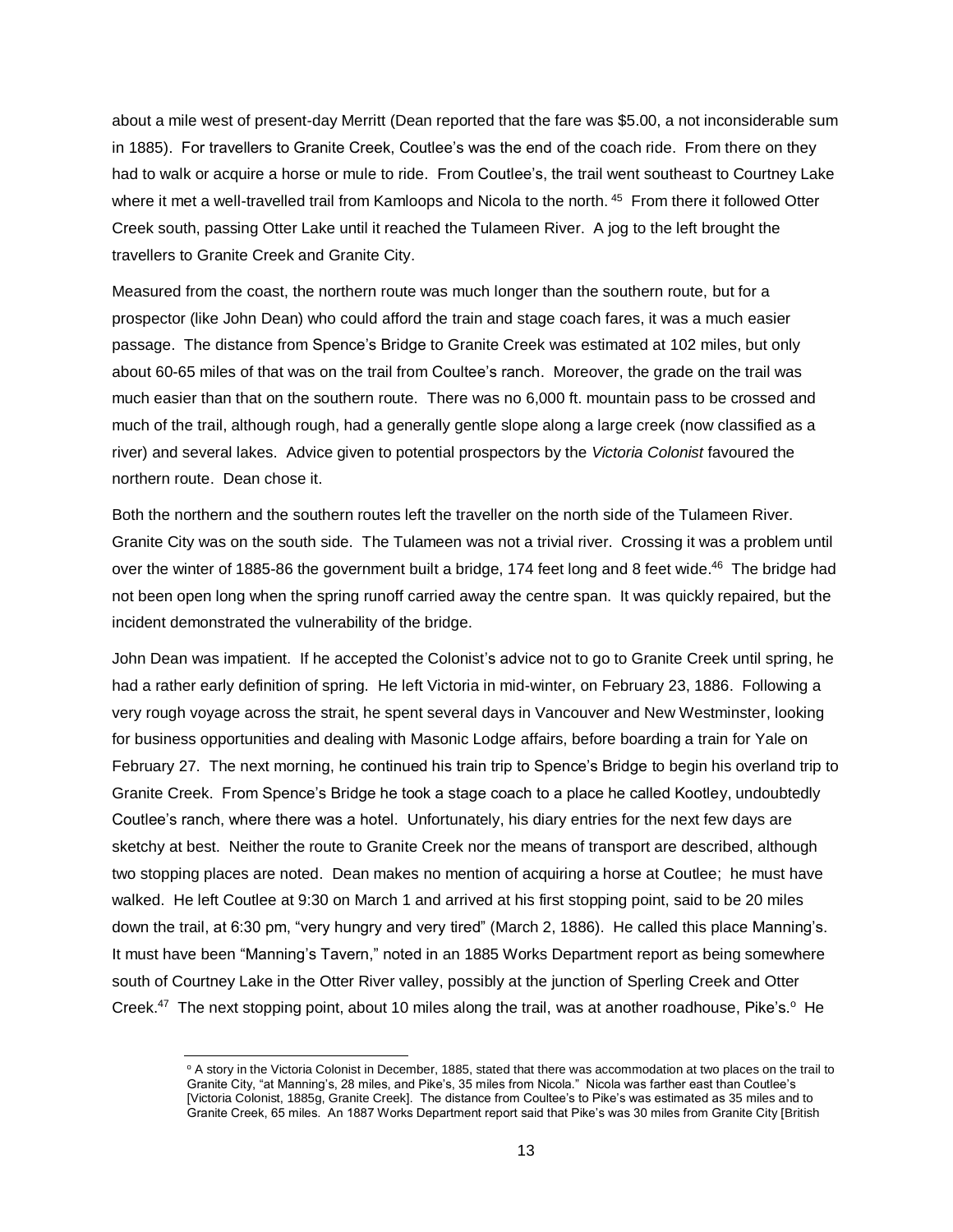stayed there over night, and then carried on to Granite Creek, where he arrived about 6 PM, "in pretty good shape" (March 4, 1886). However, he was far too early in the season for prospecting. The ground was still covered with snow and the creek with snow and ice.

## *Dean at Granite Creek*

<span id="page-14-0"></span>Granite City was a town that had developed spontaneously on a flat piece of land on the west side of the mouth of Granite Creek. It was a thriving community when Dean arrived and was growing. A late December, 1885, report stated that

> *At Granite there are eight general stores, six saloons, and two hotels, baker's and butcher's shops, drug store, three Chinese stores, washhouse, etc. There are two streets, Miners and Government, the former*  being at present the principal, but the latter is the coming street, being *wider and more regular. There are about 52 log cabins in the town proper, besides many more scattered around.<sup>p</sup>*

By February, 1886, those numbers had increased to "9 general stores, including 2 Chinese stores, 9 saloons, and 3 restaurants"<sup>48</sup> and in late March

> *There are at Granite Creek thirteen hotels and saloons, nine groceries, two jewellers' stores, a shoemaker's and a drug store, two blacksmiths' shops and one doctor. Scores of new houses are building.<sup>49</sup>*

In mid-January, 1886, it was reported that there were about 150 houses on two streets<sup>50</sup> and building was continuing vigorously. Trout reported that there were also two or three "villages" of miners' cabins farther up the Creek, at least one of which had a store.

Stories of mining at Granite Creek suggest that many -- perhaps, most -- of the claims were held by "companies," not by individuals.<sup>q</sup> These were not limited liability corporations organized under the province's Companies Act, but *ad hoc*, temporary partnerships of two or more miners, organized on the spot, under a provision of the Mineral Act. However, like corporations, mining companies had the right to sue and be sued as an entity. The purpose was to share financial and other resources, as well as the work, the risk and hopefully the rewards from developing a claim. As then in effect, the Mineral Act provided for the formation and registration of such companies, which could be governed by the provisions

l Columbia, 1888c, Report Of The Chief Commission Of Lands And Works, 1887 ]. Clearly, all distances are, at best, approximations.

P [Victoria Colonist, 1885g, Granite Creek]. In White Gold and Black Diamonds, Sterne says there was only one street in Granite City. However, in later research she discovered a contemporary source that stated that there were in fact three streets: Government, Miners and Broad. Presumably, the third street was added during the 1886 building boom.

<sup>&</sup>lt;sup>q</sup> The table of Mining Statistics in the Annual Report of the Minister of Mines in this period listed the number of companies working in each district, divided into the number of companies prospecting and the number producing. It did not list number of individual prospectors or miners working claims -- although it is possible that individual prospectors were counted as companies for statistical purposes. The table also lists the "number of interests." This, however, relates to the number of individuals involved in companies. In the Mineral Act, members of a company are not referred to as shareholders, but members, and the extent of their shareholding is referred to as their interest in the company. As with shareholders in a corporation, in voting, the weight of an individual's vote depended on his interest. Each member was not counted equally.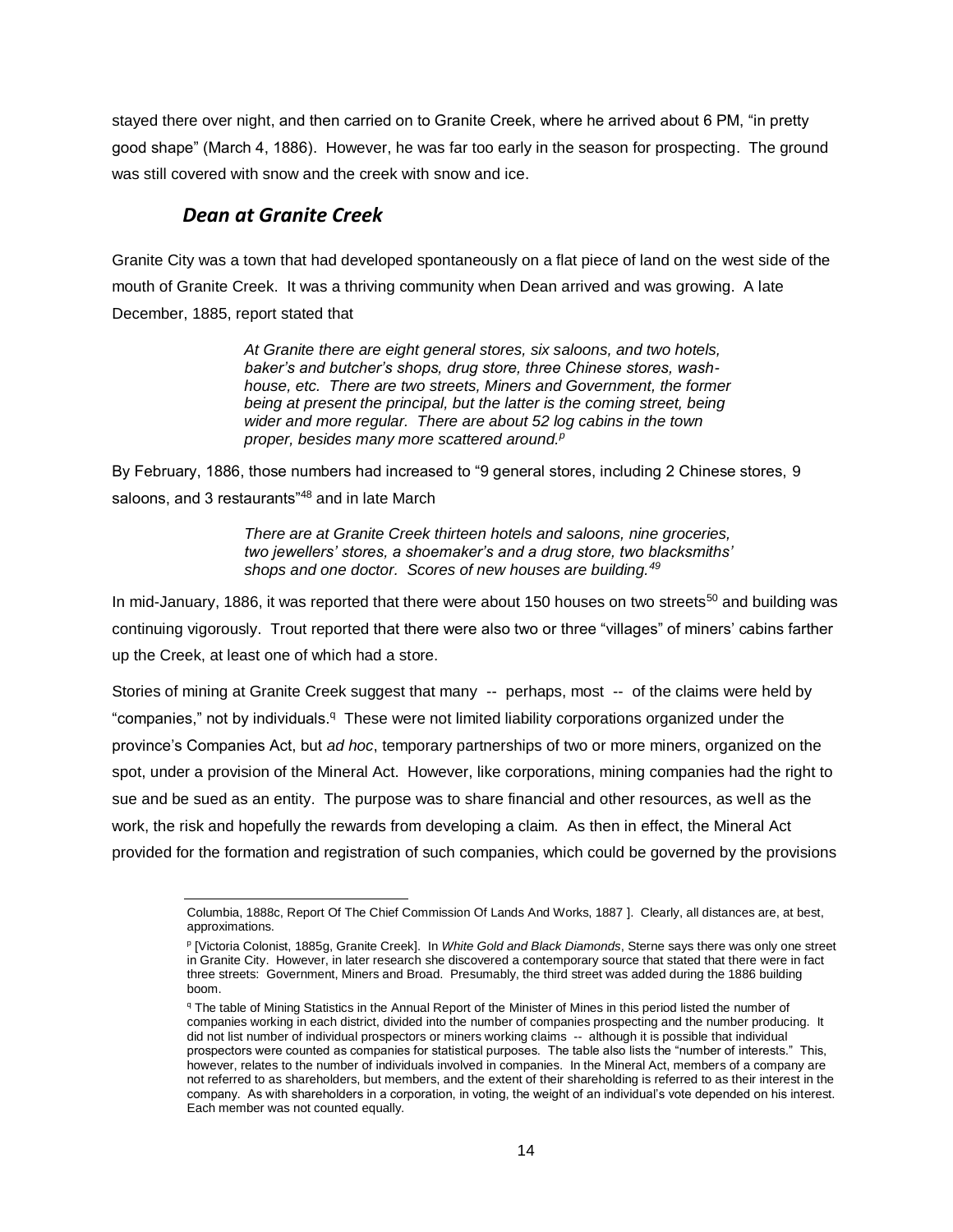of the Act, or by their own articles of agreement if they were approved by the Gold Commissioner. The Commissioner would also act as a judge to settle disputes. The lead person in the company would be the manager or foreman. By registering the company with the Gold Commissioner, members obtained a form of limited liability, but a very weak form. They could not be held responsible for debts of the company beyond their share of the debts approved by the manager. Presumably, the critical provision was that to be valid, debts had to be approved by the manager. If he went wild, the protection offered by the Act did not amount to much. Shop owners who extended credit for purchases of equipment and supplies were probably the most common creditors of such mining companies. I don't know about other potential lenders to what were highly speculative ventures, but there were always some people willing to gamble when the potential prize was very large. A company had a life of one year, but it could be extended "from year to year by tacit consent."<sup>51</sup> Dean seized on the company concept to join with others in mining ventures.

After his arrival at Granite City, Dean spent two days resting and getting acquainted with the town. Just over three miles from its mouth, Granite Creek divided into two creeks, the South Fork and the North Fork (now called Blakeburn Creek). The part of the creek below the forks was thought to be the most productive part, but when Dean arrived all of the land along this section had already been claimed. Dean was an ambitious, aggressive business man, loaded with organizational talent, but naïve on mining matters. Steeped in the "you can't miss" psychology that pervaded at Granite City, he impetuously plunged into the placer mining business, sight unseen. On March 7 he joined a group of seven other miners who had staked a stretch of placer mining land on the South Fork, about five miles upstream from Granite City. On March 8, Dean busied himself "Drawing up Articles of Agreement and getting the Company together" (March 8, 1886). The "Relians Company" (Dean called it the Reliance Company) recorded 800 feet of "mining ground creek claim" (Record # 345) that day. There is no evidence in his diary that he had made the five-mile trek to inspect the grounds -- but perhaps he did not know enough about placer mining for a visit to make any difference.

The next day he drafted Articles of Agreement for the Victoria Company (March 9) and was "arranging for an interest in that" company (March 9, 1886). The Victoria Company predated Dean's arrival at Granite Creek, having staked claims on Granite Creek, the Tulameen River and other creeks from mid-September, 1885, with a changing cast of characters. Dean is never mentioned in the Recorder's book in connection with the Victoria Company. Perhaps he failed in his attempt to arrange an interest in the company. He did the same for a "hydraulic Mining Company" (March 9). This was probably the Jameson Hydraulic Company with which he was later heavily involved (April 5).

#### *Dean on the Similkameen and Other Creeks*

<span id="page-15-0"></span>With placer mining on the Tulameen and its tributaries stymied by snow and ice, Dean decided to look elsewhere for a workable claim. On March 11 he hired a horse and with two other men, one of whom was a Mr. Jameson (Dean spelled it Jamieson), who had a store at Granite City and had earlier been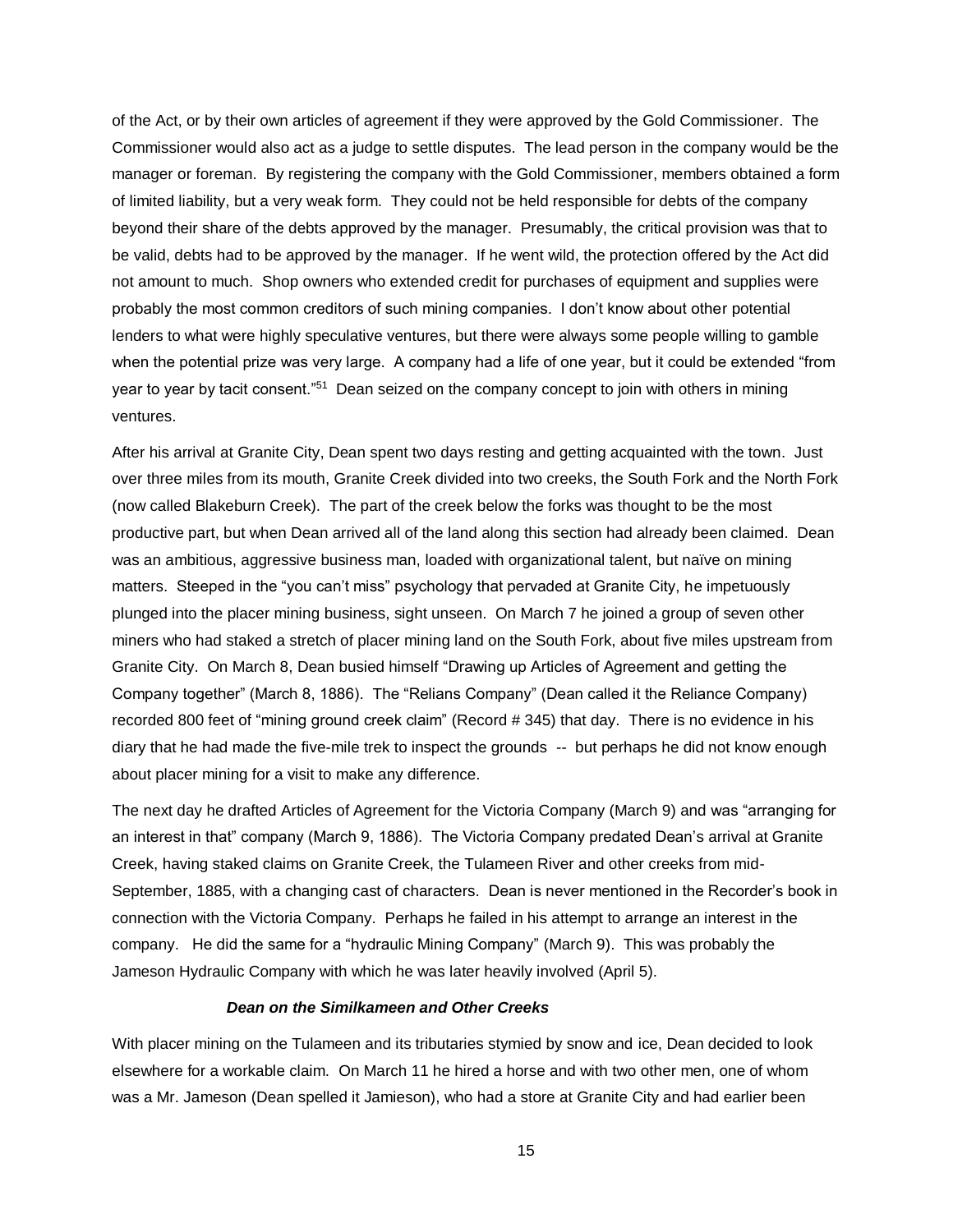active along the Similkameen, went to prospect a site on the South Fork of the Similkameen. (What he called the South Fork of the Similkameen we now regard simply as the Similkameen River.) Dean and Jameson complemented each other. Dean had the money, business experience and organizing ability needed to organize and manage a company. Jameson presumably had the mining experience needed to develop a prospective mine. I don't know Jameson's deeper background, but he had been a merchant and prospector in the area since June 1884. <sup>r</sup> I suspect that it was Jameson who persuaded Dean to undertake the Similkameen venture.

Jameson had a place along the Similkameen, probably in the vicinity of Whipsaw Creek. That is where they stayed. The next day they went out prospecting along the Similkameen. Dean said he was prospecting "by eye" because there was too much ice and snow to actually do any real prospecting (March 12). It snowed all that night, but the next day he tried a little prospecting along Whipsaw Creek, "with poor results, only getting a color or two" (March 13). Then there was a bizarre incident, on which he does not elaborate. One of his horses was shot; Dean does not tells us how, or why. The situation was quite serious because the other horse was suffering from a lack of food because of the snow covering the ground (March 13). Apparently, they had not brought food for the horses with them from Granite City.

At Jameson's urging, they decided not to return to Granite City immediately because "up to this time we had accomplished nothing" (March 13). Instead, Dean investigated two small, unnamed lakes (now called Smelter Lakes) for their capacity to provide water to a potential hydraulic mining site (March 14). The lakes were located near the headwaters of Wolf (now Wolfe) Creek, almost directly across the Similkameen from the mouth of Whipsaw Creek.<sup>s</sup> Sometime in April (no date noted), the Jameson Hydraulic Company applied for and was granted the right to divert water from Wolfe Creek into the two lakes and then draw water from the lakes to the adjoining bench on the Similkameen to permit washing the sand and gravel excavated from the site.

Describing his adventure on the Similkameen as "a pretty rough trip," Dean returned to Granite City on March 15, but he had not given up on the Similkameen prospect. He later made a serious prospecting trip to the site after the snow melted, discussed below (see p. 20). In the meantime, he spent two days at Granite City recuperating, "gassing" and "writing letters" (March 16, 17) before he went up the Tulameen River to investigate other creeks, including Bear Creek (now Lawless Creek) and Slate Creek (now Olivine Creek). Bear Creek is about 12 miles up the river from Granite City. It had received considerable prospecting attention in 1885,<sup>52</sup> but was generally regarded as unrewarding.<sup>53</sup> Dean agreed, saying I

r The *British Columbian* newspaper, published an extensive interview with James Jameson on March 27. He had arrived in New Westminster on March 22, having left the Granite Creek area on March 19, four days after Dean returned to Granite City. The *British Columbian* reported that Jameson had been "prospecting and trading in the Granite Creek region since June, 1884" [British Columbian, 1886b, Latest From Granite Creek ]. This was well before the Granite Creek gold rush, so Jameson must have been "prospecting and trading" on the Similkameen River. He regularly ran a pack train over the Hope Pass, so he was probably in New Westminster obtaining supplies for the new season.

<sup>s</sup> Wolfe Creek flows northeastward, emptying into the Similkameen about 12 miles east of Princeton, near Bromley Rock Provincial Park. The lakes in question were eventually named Smelter Lakes. They are located slightly east of the Similkameen. just north of Copper Mountain.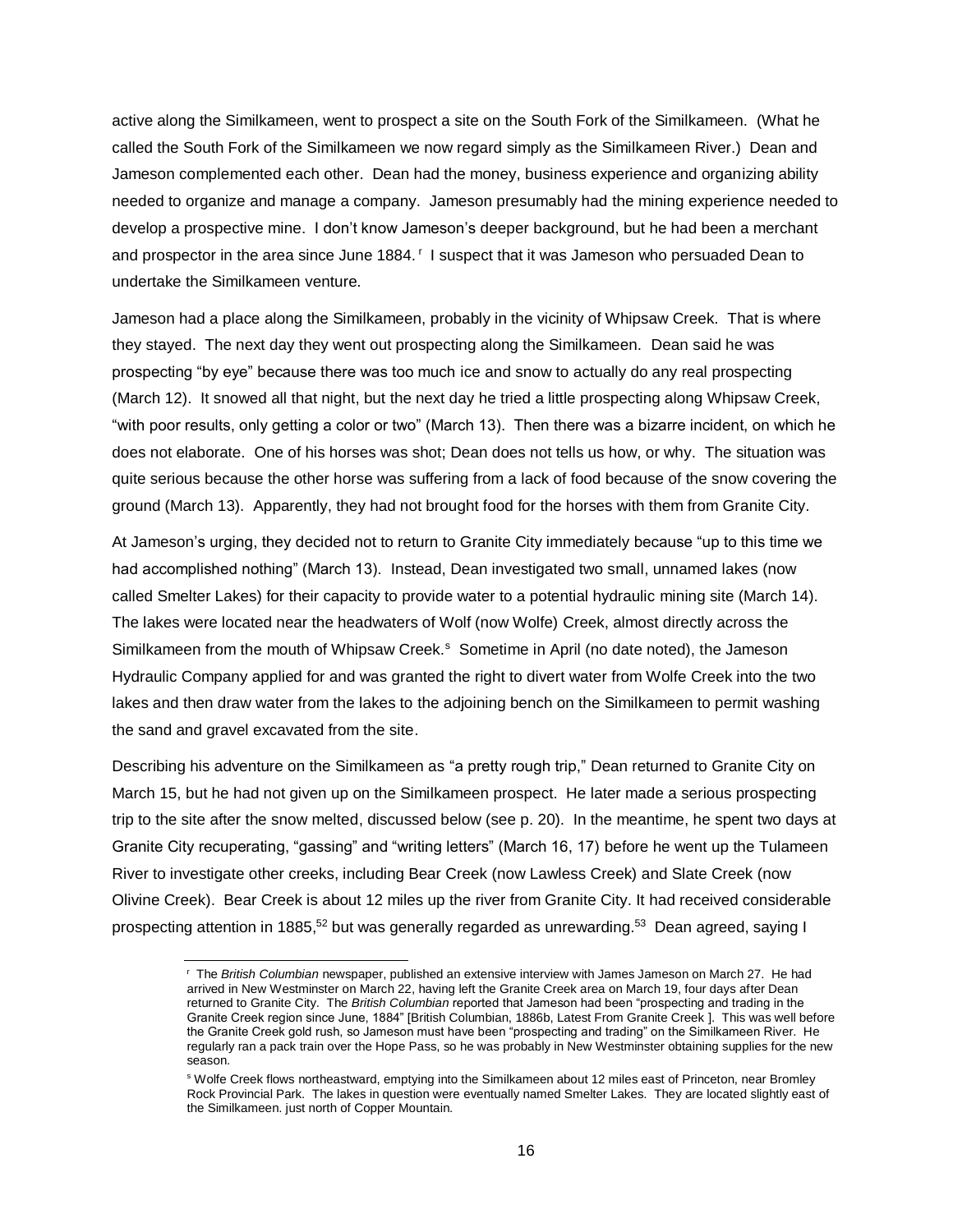"don't think anything of the Ground." He tried to go up Slate Creek instead but found the trail was "very bad" and turned back (March 19). Frustrated, he camped with friends that night on the flats at the base of Otter Lake, near the settlement that became the village of Tulameen. The next morning, he returned to Granite City.

#### *First Visit to the South Fork of Granite Creek*

<span id="page-17-0"></span>On March 22, 1886, with a 47 lb. pack of equipment and supplies that he "found … quite plenty before I got there" (March 22), Dean went to an unidentified prospect on the South Fork of Granite Creek, about 7 miles from Granite City. The prospect was not a placer mining site on the creek. It was a dry land site, on a bench above the creek, that required excavation of a shaft to get down to potentially gold-bearing bedrock in an old creek bed and a flume to bring water from the creek to wash the gold out of the dirt and gravel. On this, his first trip to South Fork, Dean built a shelter to sleep in "with tent over it," and spent several days cutting and shaping timbers to act as lagging for the shaft, i.e., as timbers to be used to shore up the sides of the shaft to prevent dirt and rocks from falling in. He also built a frame for a windlass, a pulley system to raise rock and dirt from the shaft. He does not tell us if he was working alone or had companions. Then, on March 31, he "Staked out ten acres of dry diggings & came down to town."

#### *Father Pat at Granite City*

<span id="page-17-1"></span>Dean spent a few days lounging in Granite City and on April 4, 1886

*Went to church held by Mr. Irwin, about 12 men present & 4 women of poor repute (April 4).* 

In itself, this was an insignificant incident, but it is interesting because of the coincidence that showed up 10 years later. Dean and Mr. Irwin would meet up again in Rossland in the late 1890s when Dean was a prominent real estate broker and municipal politician and Mr. Irwin was his parish priest. "Mr. Irwin" was Henry Irwin, a newly ordained (1884) Anglican priest, who had come to British Columbia in 1885.<sup>t</sup> He was affectionately known as "Father Pat," a reflection of his Irish birth and upbringing. His first posting was to Kamloops, as assistant to the Vicar. Exploring the country to which he had been assigned, in September, 1885, he rode a horse south, over a rough trail to "Princetown," where he stayed with the Allisons.<sup>u</sup> He describes his trip in detail in letters to "M" and "B," reprinted by Mercier in her early biography of him.<sup>54</sup> They provide a graphic account of the difficulty of travel in the Nicola-Similkameen area at this time.

l <sup>t</sup> Henry Irwin was born in Northern Ireland on August 2, 1859. He attended a prestigious boy's school in Dublin and Keble College, Oxford, before studying theology for a year at Ely, England. He was ordained a Deacon in May, 1883, and as an Anglican Priest in June, 1884, then served as a Curate at Rugby. In early 1885 he was sent to British Columbia, arriving at New Westminster in March, 1885 [Mercier, 1909; 1968, Father Pat: A Hero of the Far West , Wicklow, 1902a, Death of the Rev. Henry Irwin, M.A. Oxon].

<sup>&</sup>lt;sup>u</sup> He describes his trip in a letter published by Mercier in [Mercier, 1909; 1968, Father Pat: A Hero of the Far West ]. He dated the letter "Princetown, Similkameen, Saturday 19th, 1885." September, 1885, had a Saturday, the 19th [tImeanddate.com, 2018, Perpetual Calendar]. Given the context (the shooting at Granite City occurred in September, 1885), this must have been when the letter was dated.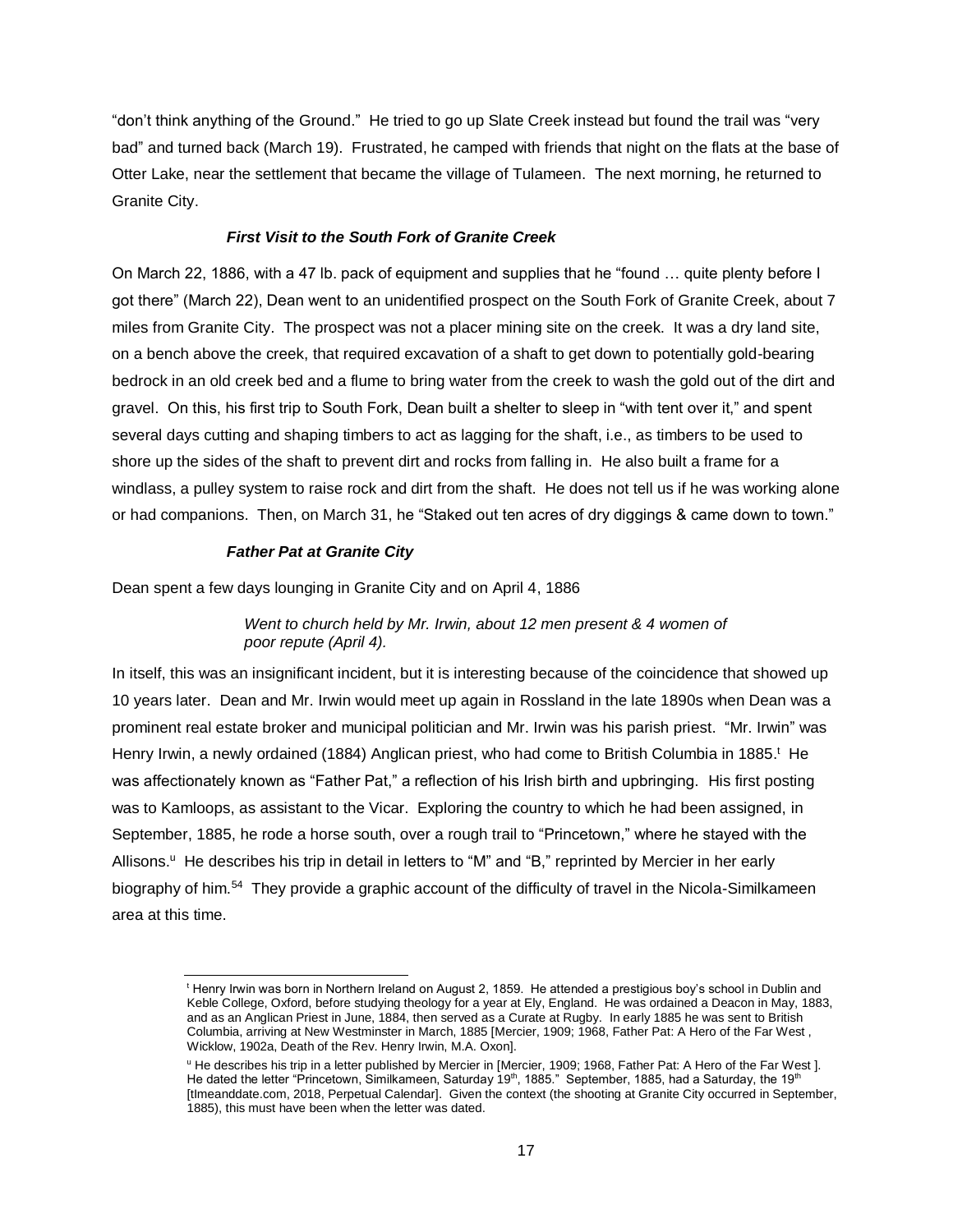In September, 1885, there had been a shooting at Granite City. Apparently, a group of cowboys, at a drunken party, were shooting off their guns. One tried to shoot the hat from J C Newland's head and instead shot him in the forehead. It was thought that Newland was dead; the incident was said to be Granite City's first murder.<sup>55</sup> The cowboy fled, pursued by an *ad hoc* posse that Justice of the Peace Allison legalized by designating them special constables when they passed through his ranch. The posse captured the cowboy who was taken to New Westminster for trial. In fact, Newland was not dead. It turned out that he was a friend of Henry Irwin, so the ever-compassionate Irwin rushed to Granite City to comfort his wounded friend.<sup>56</sup> Newland was not seriously wounded and they had a pleasant reunion.

Apparently, Irwin remained at Allison's ranch for some months, delivering church services in the district. He passed through Granite City again at the beginning of April, 1886, when he held the church service that Dean attended. Irwin was on his way back to Kamloops by way of Otter Creek valley, in part following the route that Dean had used coming to Granite Creek. He was unable to obtain a horse, so, like Dean, he walked, carrying his saddle bags.  $57$ 

After some years at Donald, a railway town near Revelstoke, and New Westminster, Father Pat was sent to the booming mining camp of Rossland in late January, 1896, to establish an Anglican church there. Through his warmth, kindness and dedicated involvement in local affairs he became a revered member of the community, highly respected and much loved by all. A life-long Anglican, John Dean would have been one of his parishioners. In 1899 Father Pat was reassigned to other Kootenay and Boundary parishes, but, in January, 1902, while posted at Fairview in the Okanagan, he suffered severe frostbite of both feet. He was taken to Montreal for treatment, but died suddenly.<sup>58</sup> A couple of years later, Dean spearheaded a campaign to raise funds for a memorial to Father Pat. Dean favoured a permanent monument, but the committee opted for something practical -- an ambulance. That horse-drawn ambulance is now on display at the Rossland Museum. A few years later, after Dean had left Rossland, a monument was erected to Father Pat that still stands on Columbia Avenue, the main commercial street in the heart of downtown Rossland.

#### *Jameson Hydraulic Mining Company*

l

<span id="page-18-0"></span>After the Similkameen expedition, Dean spent several days in Granite City, resting and looking after his own affairs. Then, on April 5, he recorded that

> *Had quite a time organizing Jamieson Hydraulic Mining Company, some who had subscribed backing out at the last moment so had to hunt up others to take their places finally got ten paid up & put in application with these ten names attached.*

<sup>v</sup> The shooter, Louis Lawson, was charged with attempted murder. According to a contemporary story in the *British Columbian,* Lawson was arraigned before the Assize Court twice, but each time the hearing was adjourned. On June 1, 1886, he was released on a writ of *habeas corpus* obtained by his lawyer [British Columbian, 1886c, DIscharged]. This conflicts with the assertion of W H Holmes, an eye witness to the shooting, that "Shorty," as he called the shooter, served a year in prison [Sterne, 2011a, White Gold And Black Diamonds: The History Of Granite Creek And Coalmont, p. 16].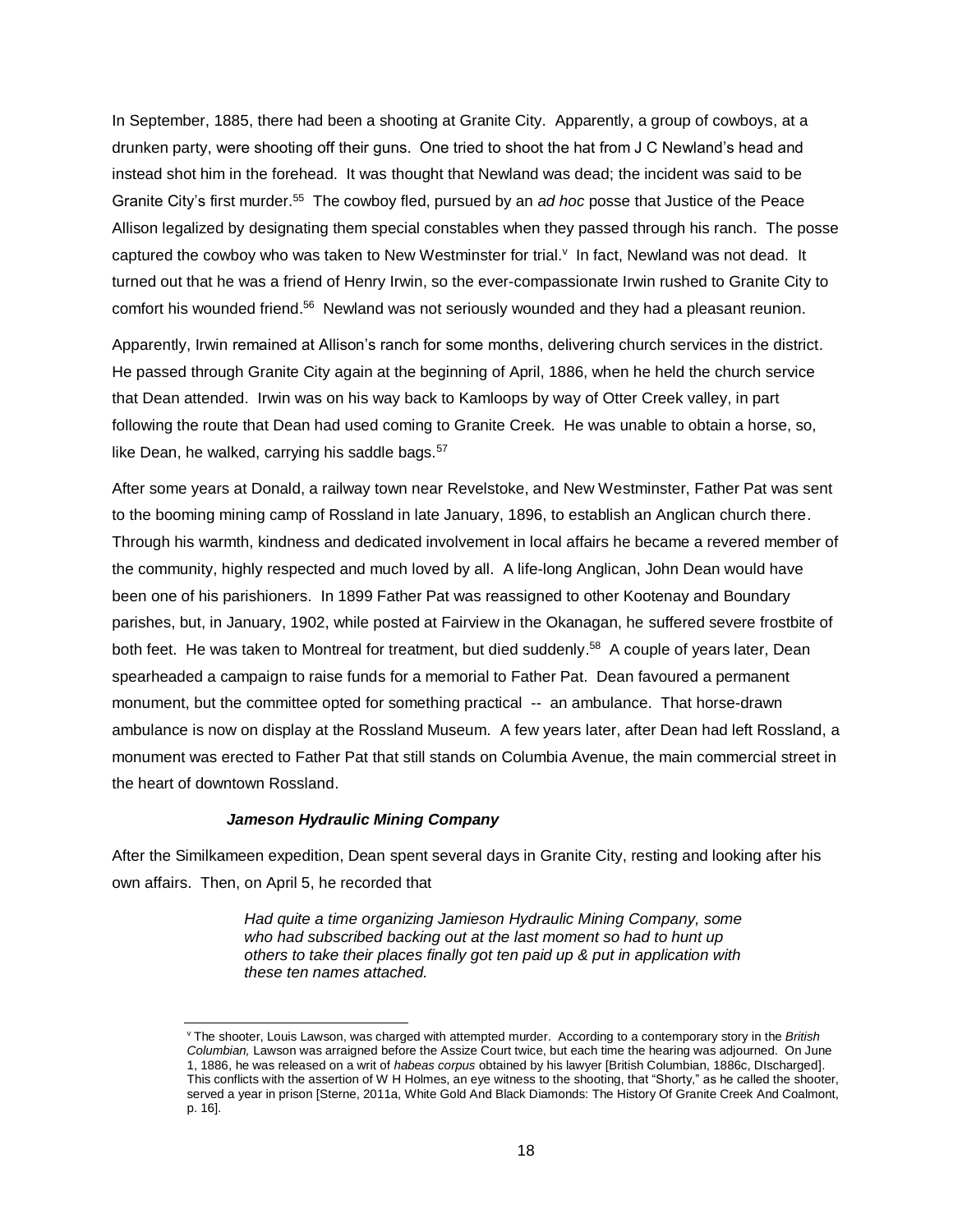In my mind, hydraulic mining involves a powerful jet of water washing dirt and rock from a hillside to reveal the potentially gold-bearing bedrock below. It produces utter devastation, radically changing the landscape. In 1886 Granite Creek, hydraulic mining meant something else. They did not have the power to produce the necessary violent jets of water. There were no internal combustion engines and no electricity and none of the mining companies had a steam engine.<sup>59</sup> By hydraulic the Granite Creek miners seem to have meant the diversion of water from a creek by means of a flume to wash the gravel taken from the shaft of a dry-land claim.

The Jameson Company was created to work on a claim on a bench above the Similkameen River. While waiting for the Jameson Company to be approved, Dean made a side trip to another creek that was receiving some attention, Collins Gulch, 3 or 4 miles up the Tulameen River from Granite City. On April 3, he had sent some members of yet another of his companies -- the Dean Company -- to Collins Gulch "to take up ground" (April; 3). Then, on April 8 he set off himself, with an unstated number of men, to visit the Gulch. He found the going very difficult, in a narrow canyon, at high water with several water falls ("one about 40 ft. high") and the next day, when they reached the "Dean Company ground," -- this is the first and only mention of the Dean Company -- he "was very much disappointed on seeing it as it is a most unlikely place. Backus who went with me is entirely disgusted"<sup>w</sup> (April 10). No more is heard of the Dean Company or of a Dean Company claim on Collins Gulch.

When Dean got back to Granite City he found "everybody looking blue, on account of the high water." The creeks and rivers were swollen with the spring runoff. Placer mining was not possible. The town was dead and dispirited. Symbolic of morale in the town, as the highlight of the day, a

> *Preacher gave us the benefit of his knowledge and experience at one end of a short street and a whore and a disreputable character gave us the benefit of their knowledge of each other in a tongue fight at the other, both at the same time (April 11).*

The next day,

l

*Things look bluer & bluer, and don't feel any to bright myself many men are leaving on acct of high water only excitement in town is another fight between a blackguard & a whore (April 12).*

The unhappy state of Granite City was also reported by others talking to newspapers in New Westminster and Victoria. Confirming this state of affairs, in April, 1886, the newly arrived Gold Commissioner wrote to the Minister of Mines:

> *The prevailing freshet on Granite Creek and the Similkameen and Tulameen Rivers has almost entirely suspended mining operations. …. It is probable that no mining activity will be exhibited before the middle of June, or perhaps later. This is a very unfortunate state of affairs for the district, as few of the newcomers can afford to remain idle, and many*

w I don't know who Backus was, but Dean noted on April 13 that "Backus & Ross left today disgusted."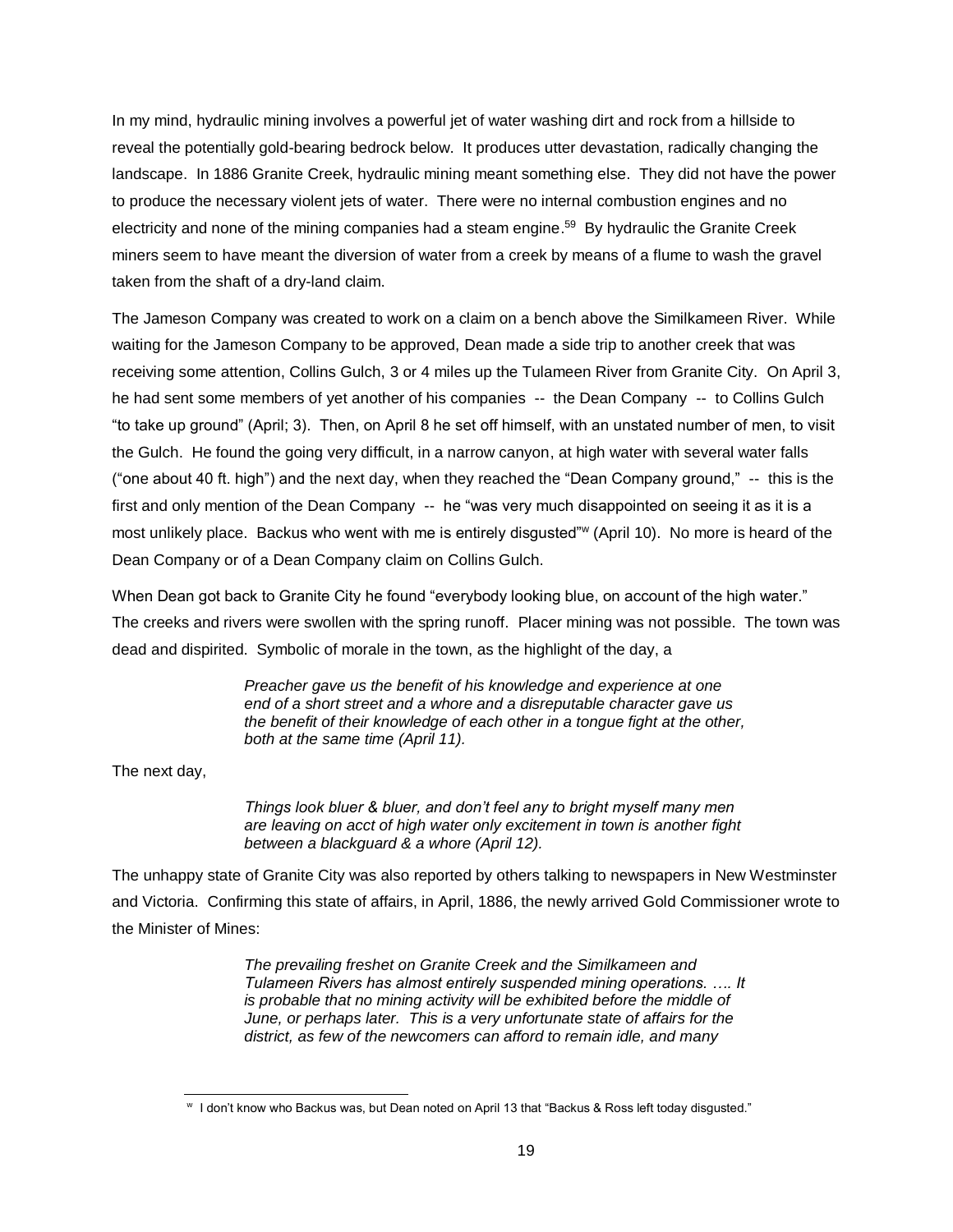#### *have left with reports of an unfortunate nature, calculated to encourage the belief that the mines are a partial failure.<sup>60</sup>*

Discouraged by the state of affairs on Granite Creek and not wanting to sit idle, Dean returned his attention to the claim on the Similkameen. He convened the first meeting of the Jameson Hydraulic Company at which it was decided "to send out Foreman Ed Thomas & myself prospecting the bench" along the Similkameen. I presume that Thomas had the mining experience that Dean lacked. Dean then spent several days "Idling about town" and "looking up record of ground with a view of buying" (April 15-17, 19). Which ground is not specified, but it was probably two claims on the bench above Granite Creek "right by the old channel" which he purchased, "\$150 for the lower one & \$200 for the upper one" (April 20). He also got together supplies for the prospecting excursion to the Similkameen (April 17).

The Similkameen venture began on April 21 when he headed out with a miner named Frank Collingsworth rather than Ed Thomas and another man as had been decided at the meeting of the company. They first checked the water in the lakes, then on April 23 began to dig a 4 ft x 6 ft shaft, soon reduced to 4 ft square. They got down 19 ft on April 30, "found nothing and decided to let her go" (April 30). To add to Dean's misery, it snowed 1½ inches that night. After another day of prospecting, finding nothing, he "Gave it up disgusted & came back to town" (May 2). He convened a meeting of the Jameson Hydraulic Mining Company and wound up its affairs (May 3). Dean "took the tools value about 14 dolls for 11 days hard work" and then "got tight tonight" (May 3).

A couple of days sickness followed and then he undertook his next project, a petition to the government to build trails in the area (May 7). Several days canvassing in town and along the creek resulted in the neighbourhood of 100 signatures. He mailed the petition on May 17. I don't know if it was a consequence of the petition, or not, but the government built a trail 4 miles long from Granite City to the South Fork of Granite Creek.<sup>61</sup> It is rugged country and I don't know the route of the trail, but if completed quickly, it would have made Dean's working life easier.

### *Back to the South Fork of Granite Creek*

<span id="page-20-0"></span>As soon as the petition was mailed to the government, Dean began to prepare for an extended stay at a prospect on the South Fork of Granite Creek. He spent a couple of days repairing and sharpening the tools. Then, on May 18 he loaded up two pack animals with tools and supplies and walked up to the site. Again, he doesn't tell us if he was alone or accompanied by co-workers or employees. However, either then or somewhat later, he employed several men at the worksite, some of whom he identified by name. He referred to them as "the boys." One, he noted, was paid \$2 a day. The co-worker upon whom Dean seems to have relied most heavily was "Frank." This was Frank Collingsworth who had accompanied him on the Similkameen expedition and would soon have his own claim adjoining Dean's and an agreement to work their claims together.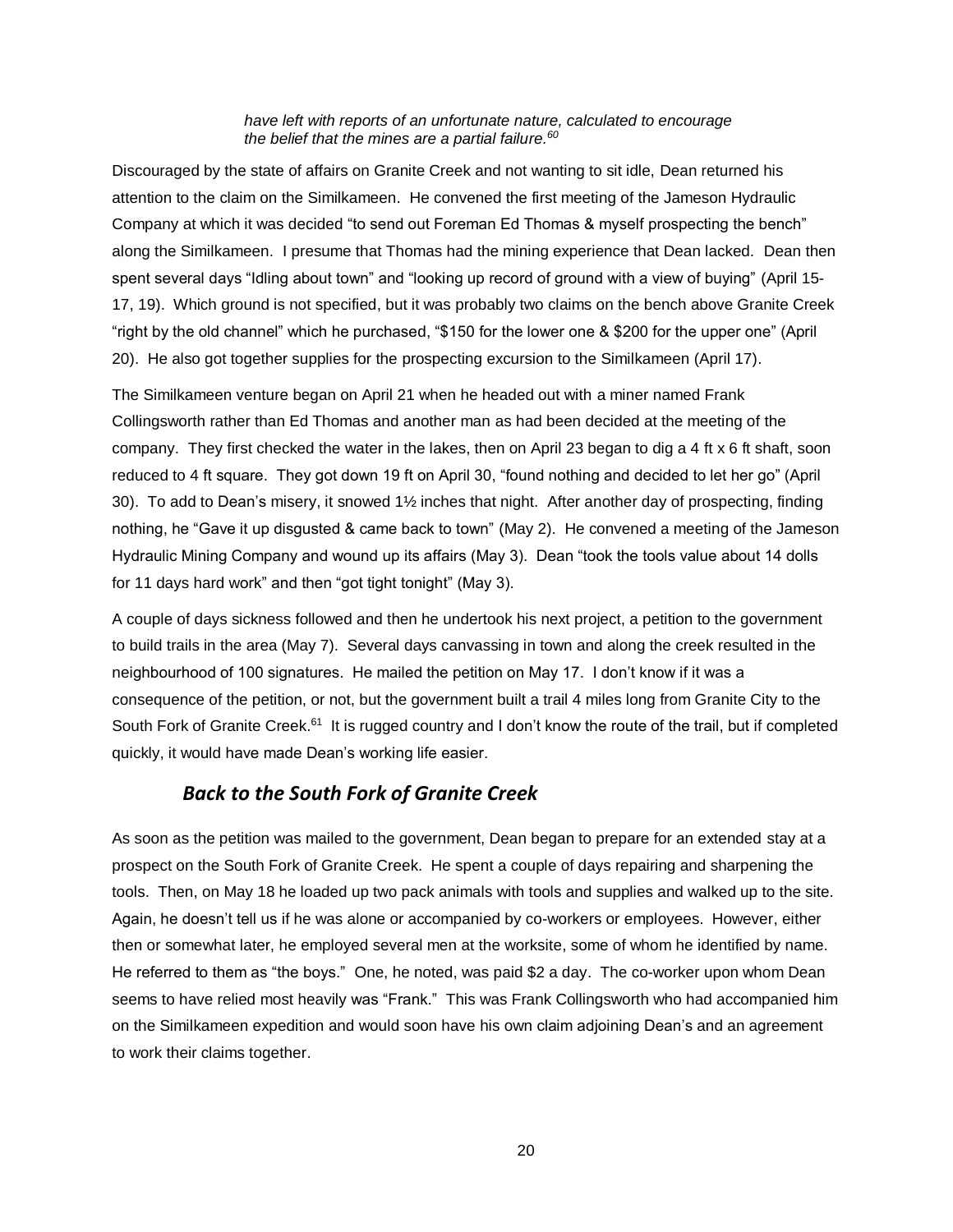#### *Making a Cabin*

<span id="page-21-0"></span>Dean does not tell us where he lived when he was in Granite City, whether he owned or rented a cabin or lived in a room in one of the several boarding houses or hotels in the town. His first task at the South Fork was to build a cabin, or more likely to convert the "sleeping place" that he built earlier into a cabin that he could call home. He devoted a couple of days to cutting shakes and on May 21 put on the roof. He then built a stone chimney, which was "a bigger job than I thought" (May 22), and built furniture, including a table, stools, a bench and a bathtub. He particularly enjoyed having a relaxing bath in his new tub (e.g., July 4: "had a splendid bath"). Although he continued to work on the cabin over the next few weeks, it went up so quickly that it must have been rather rough-and-ready. I have found no evidence, either in the diaries or in the Recorder's book, that Dean had staked and recorded a claim to the land when he built his cabin. Nonetheless, he settled in to his new quarters, which became his home at Granite Creek. It was there that he entertained a visitor, Mr. Smith, a "particular friend of mine from Victoria," for an over-night stay and walking tour of the mines (June 17-18). This must have been Henry Badeley Smith, a distinguished civil engineer and surveyor, with whom Dean had formed a close friendship in Victoria, later accompanied on a surveying project in the West Kootenay and still later formed a real estate and surveying partnership in Rossland.

#### *Scrambling for a Claim*

<span id="page-21-1"></span>Dean then had a contest over some mining land on a bench, which he won. On June 25, he "Staked off 100 ft of unrepresented ground." The same ground was then staked that day by another party, Angel and Strong, and early the next day (5:30 AM), by a third party, Swanson and McKay. Then the scramble began. Dean hustled into town and saw the Gold Commissioner. He "managed to get first record," so the land was his. He then met Angel and Strong and "agreed to a compromise." The nature of the compromise was not explained, but he "abandoned what I don't want" (June 26). Perhaps that went to Angel and Strong. I have not found records of the claims of Dean or Angel and Strong in the Mining Recorder's book. However, some pages are damaged or missing. It is likely that the claims were recorded on those pages. In any case, the existence of the Dean claim is confirmed by other records:

#### *Frank Collingsworth.*

l

*Record of 100 ft. Mining ground, creek claim on Granite Creek about 3 1/2 mile from Town, commencing at a Stake bearing my name (Frank Collingsworth) and running up Stream to a Similar Stake, joining Deans ground, and to be worked in conjungtion with Dean's and Coullie's claims. (# 18945, June 26). x*

*Recorded in favor of Louis Lerdmount and Frank Pariot 200 feet of bench claims on Granite Creek, commencing at the upper stake of the Dean Co. and running up stream. (#19256, August 2).*

<sup>x</sup> As with Dean's diary, in quotations from, the Mining Recorder's book, I have not corrected either grammar or spelling. This entry could be read as implying that the Dean claim was a placer claim on Granite Creek. However, it was a "bench claim," on dry land. Dean recorded a placer claims on the creek later (September 20).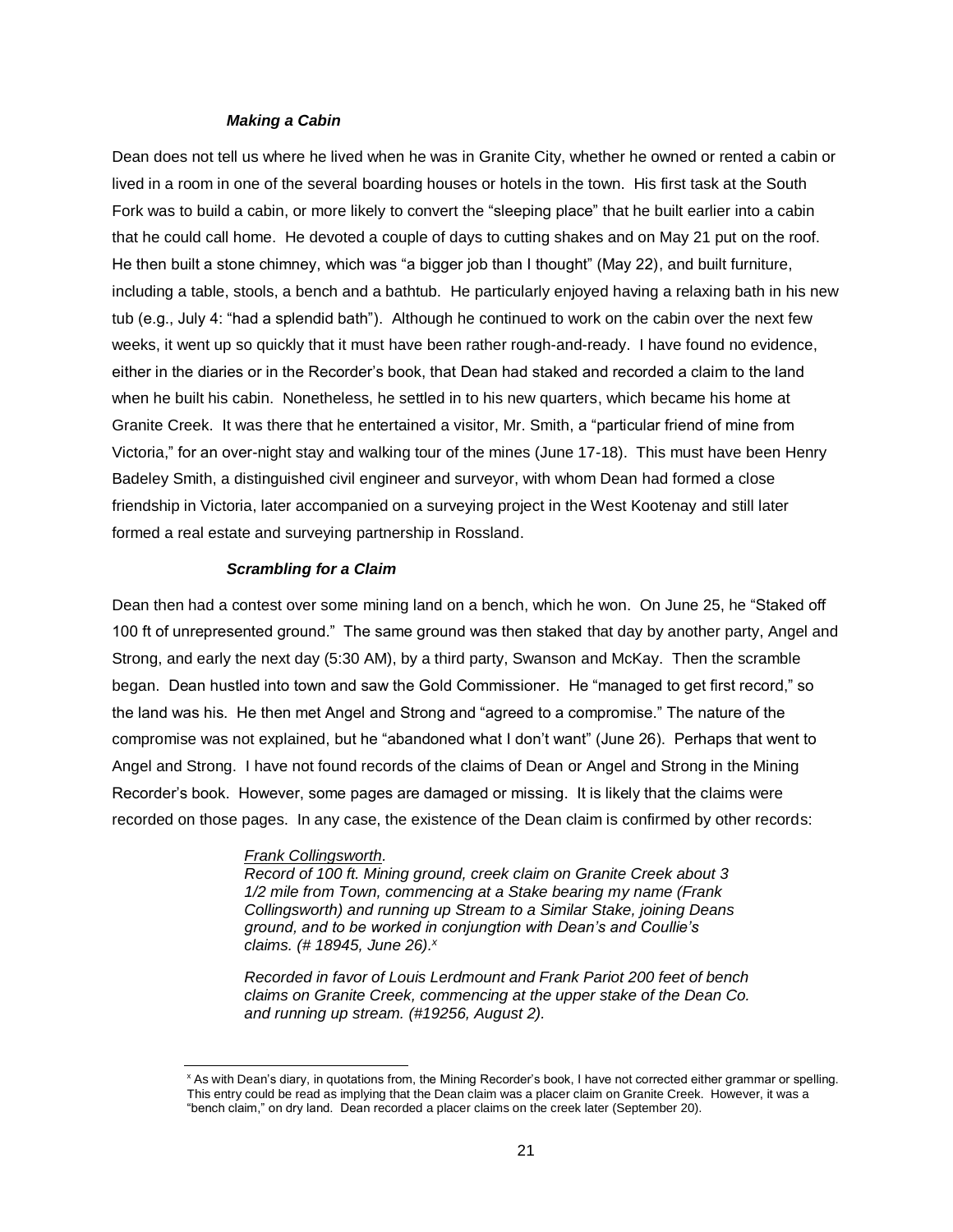#### *Making Lumber*

<span id="page-22-0"></span>A sawmill was sent from Yale in early January, 1886, carried in pieces on a pack train.<sup>62</sup> By mid-March it was installed at Granite City<sup>63</sup> and on March 26, Lou Hare recorded in his diary that the sawmill "started to run a day or so ago." An early April story reported that "The sawmill is at work, and although it hasn't water enough it is turning out from 2000 to 2500 feet per day."<sup>64</sup> Presumably, the source of power was the Tulameen River.

Dean needed lumber, but initially he did not purchase it from the sawmill. Rather, like many other prospectors, he chose to make it himself. He felled a big spruce tree ("3 ft. through at the butt") for that purpose and nearly had a disaster. When burning the limbs and trimmings the fire got out of control and began to spread. He and his crew had to work quickly to put it out. Then, they dug a saw pit and whipsawed lumber out of the big spruce tree. He doesn't tell us where he got the whipsaw. Probably some enterprising merchant had it brought in on a pack train or acquired it from someone in the Similkameen valley. Whipsawing was a two-man operation, with one man in the pit and the other above. Having cut the tree into blocks of appropriate length, they cut boards out of the blocks with a vertical ripsawing action. It was hot, hard, difficult work and both dangerous and dirty for the man in the pit. He often got covered in sawdust and sometimes developed eye trouble from sawdust in his eyes. Dean spent 10 days sawing, interrupted by a couple of days off. On the second to last day he complained to his diary "Whipsawing is hard work am awful tired of it" (June 7). When it was done: "Finished the sawing am glad of it" (June 9). He then went into town and "Brought up a lot of Conveniences" (June 10). I am sure he had a few good stiff drinks as well.

Later, when Dean needed more lumber, he went to town and ordered it from a local merchant who agreed to deliver it to the forks of the creek. Dean took three men with him to get it and carry it back to the claim. When it was not delivered as promised, he "went to town in a rage and demanded my money refunded, and got it" (July 12). He then went to the sawmill and ordered the lumber. When it was not delivered as promised he again made his own, whipsawing 300 feet of lumber in a day. Of course, the lumber from the sawmill came that afternoon. Surprisingly, he accepted it (July 13). Lumber in hand, he continued his construction of mining equipment (July 14).

#### *Making Equipment*

<span id="page-22-1"></span>Much of his time for several weeks was occupied by making various bits of equipment. The basic problems were that the gold-bearing gravel had to be extracted from a deep shaft, water had to be brought from the creek to wash the gold out of the gravel and the residue had to be disposed of. Each of these tasks required specialized equipment. What was not readily available in this isolated camp, he made for himself. For some of the things he made, the purpose was obvious; for others, he only records the name, which would have been meaningful to him, but not to me.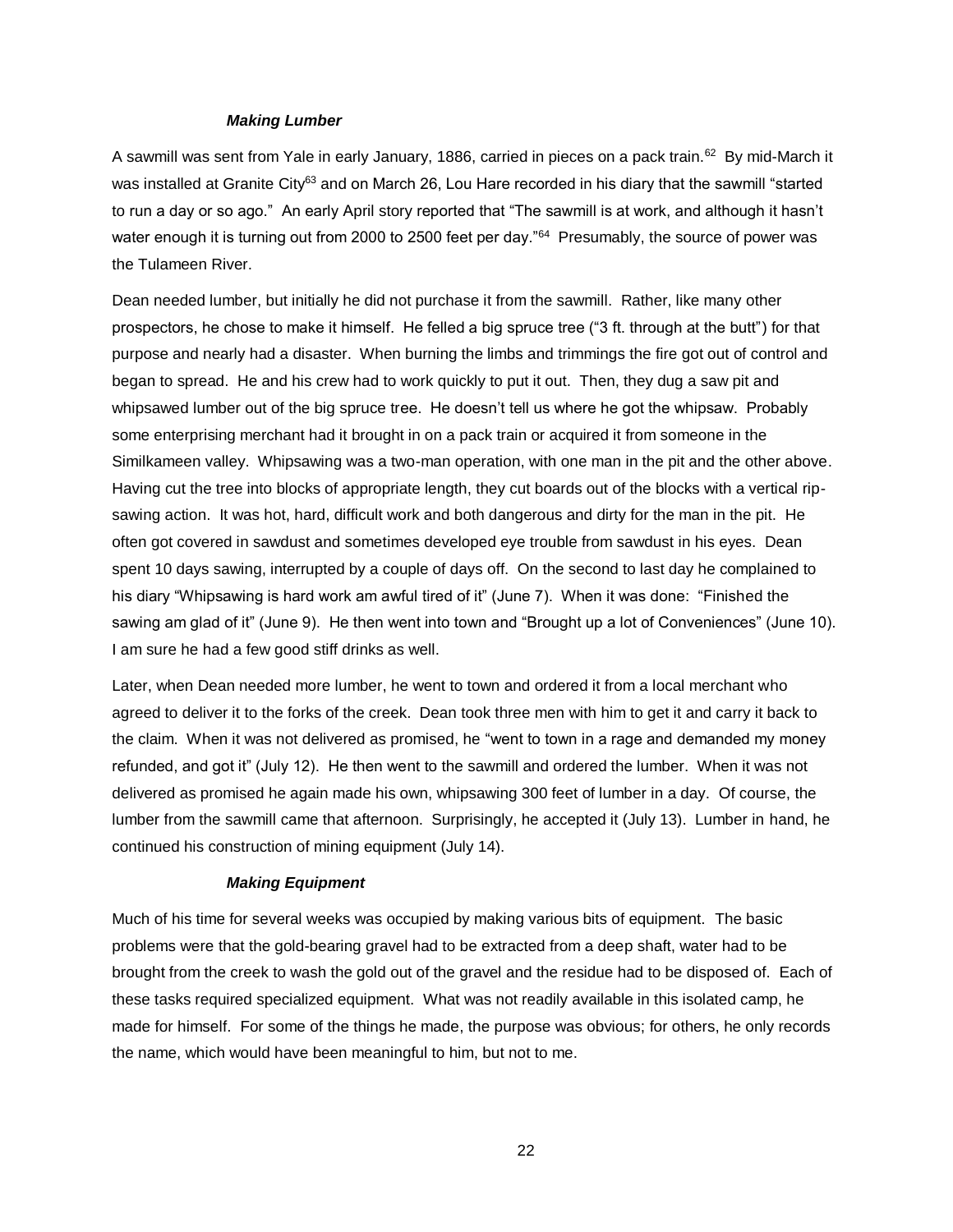Dean first turned his attention to making sluice boxes (June 11-12) and riffles (June 14, 19). A sluice box is a long, narrow box, with grooves or elevated strips (called riffles) across the floor. The sluice box is positioned with one end elevated and gold-bearing gravel is washed down it. The relatively heavy gold is supposed to be trapped in the riffles, while the lighter dirt and gravel is washed out the end to be dumped somewhere as "tailings." Dean then made an apron, a platform to be placed at the base of the sluice (July 14,15) with a "panning out box" (July 24), which was used to sort gold from the tailings.<sup>y</sup> He also made "V Boxes" and a "shovelling Box," the nature and purpose of which escape me. He built a wheelbarrow (June 28), presumably to haul the tailings to a disposal site.

Dean had earlier built the framework for a windlass (see above, p. 17) to lift dirt and gravel from the shaft to the surface where the gravel could be washed through a sluice box. A windlass involves a cylinder, normally with a handle, at the top of the shaft, around which a rope or belt with some kind of container attached would be wound, to lift gravel and water to the surface. On July 3 Dean reported that he had "Finished Journal Bearing" (July 3). "Journal bearing" is the engineering name for a type of bearing, commonly made of babbitt, a very soft metal, that surrounds, supports and lubricates a revolving steel shaft.<sup>65</sup> I doubt that Dean had access to babbitt at Granite Creek. He must have had something simpler in mind. In any case, in the next reference to the journal, Dean noted "put spindle & Iron Journal in lower pulley she runs first rate" (July 24). This suggests that the journal bearing was made of iron. I suspect, however, that it was actually the spindle that was made of iron and the bearing was made of wood. The pulley, I assume, was also made of wood. The source of the iron for the journal bearing or the spindle was not reported. To actually carry the dirt and gravel, he made a number of wooden buckets (June 19, 21) which he attached to the belt of the windlass (July 9). To provide water for the operation, he built a flume from the creek to the mining site.

Two other Dean creations are intriguing. One, of which he was very proud, was a "China blast" that he built to force air into a forge (June 23). He provides a detailed sketch of the China blast, but does not tell us how he used the forge. Presumably it was to repair and repurpose tools. Did he use it to make the journal bearing or spindle? In that remote, previously uninhabited location, into which everything had to be carried, scrap iron from which to forge equipment would have been scarce.

Perhaps the most enigmatic of his creations was a "pump." He does not explain what it was made of, how he made it, how it worked or what its purpose was, although he offers some clues. To my mind, a pump is a device to compress and move a liquid or a gas, perhaps to raise water from a well or inflate a tire. In this case, a water pump would have been useful to remove water that had seeped into the bottom of the shaft, or perhaps to get water out of the creek. However, notes in the diary suggest that the device was something other than a water pump. On July 10 he wrote "Working hard to start pump started it but runs to slow." Then on July 23 "Trouble with pump owing to shrinking & cupping." Apparently, it was made of wood that was very green. He continued: "dressed buckets down last night find this morning

<sup>&</sup>lt;sup>y</sup> I am grateful to Diane Sterne for the explanation.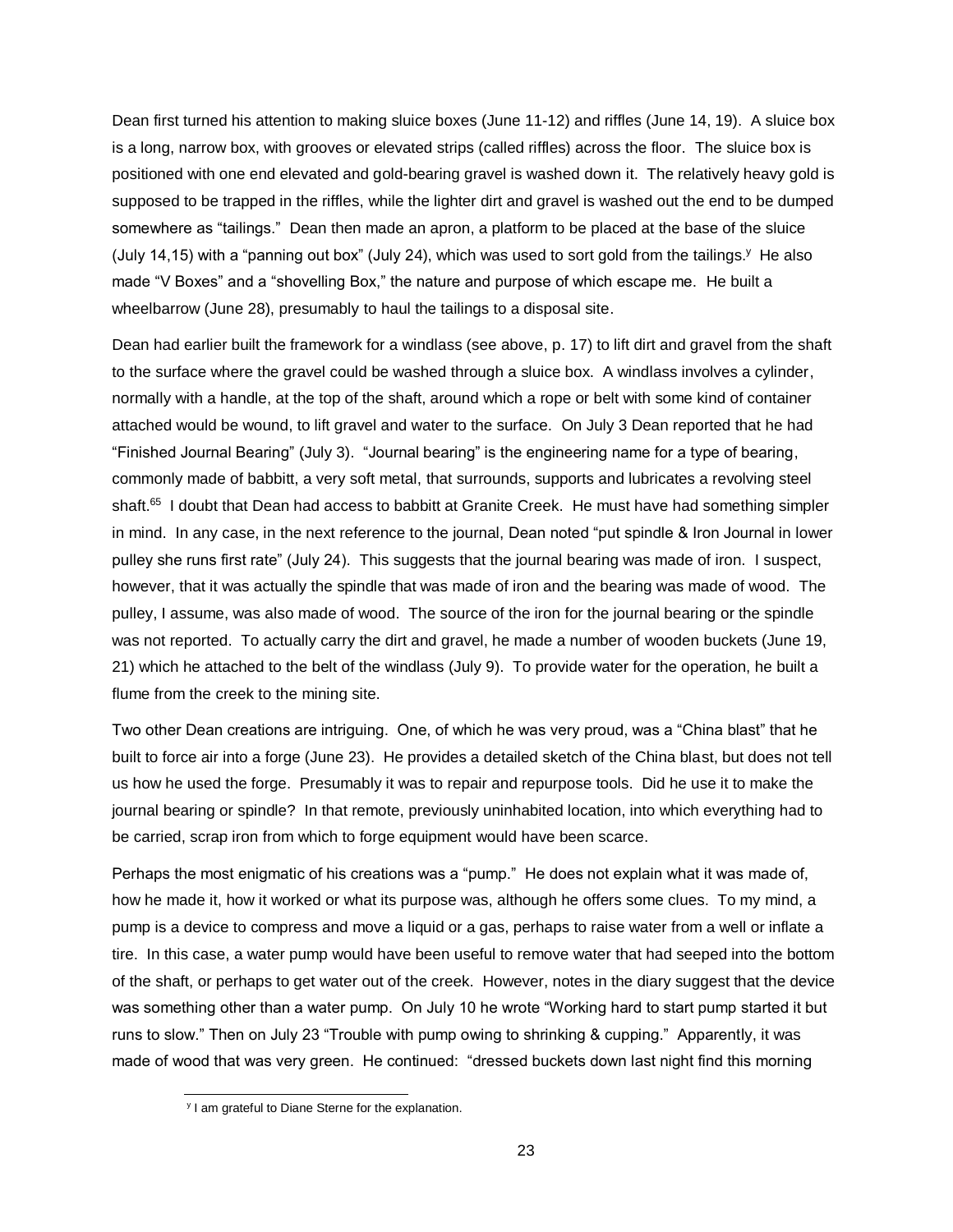that I have taken too much off so I put on every third bucket a larger one got her running O.K." I find this cryptic statement very confusing. However, the implication seems to be that the "pump" was in fact a device to run the windlass, raising buckets full of dirt and rock from the shaft to the surface. For it to work effectively he had to reduce the number of buckets attached to the belt from the number that he had originally planned. If this was the purpose, what was the source of power? Dean provides another oblique clue. For miners on Granite Creek, finding a dumping place for tailings that would not interfere with other people prospecting or mining was a serious problem. Dean seems to have found a place on the bank of the creek. He reports that he spent July 5 "making wheel frame," i.e., a water wheel. He does not tell us its location, but it must have been on the edge of the creek next to a "tail dam" that he built to contain the tailings (July 17, 19). On September 28 while working at night, the pump stopped working. Part of the reason was that the tail dam had buckled and "tailings backed up against wheel which had stopped," stopping the pump. In other words, the power for the pump was generated by a water wheel. How the rotary action of the wheel was transmitted to operate the pump is not explained. Presumably, it involved pulleys and a rope.

#### *Interacting with Neighbours*

<span id="page-24-0"></span>Once settled at the South Fork, Dean was surrounded by the claims of other prospectors and miners. He must have interacted in some way with most, if not all of them. Three such interactions were sufficiently important to him that he noted them in his diary. Two of them involved the application of his special talents to the problems of neighbours. On May 17 he

> *Raised a subscription of \$100 for the Spokane Co. to help them prospect their ground on the South Fork, pretty hard work as things are so dull & blue looking, it is quite discouraging (May 17).*

The Spokane Co. had a placer claim on the South Fork of Granite Creek (#463).

Later, he describes in detail, complete with an annotated sketch, a four-wheel cart that he built for another miner, Mr. Pogue,<sup>z</sup> to haul away his tailings (September 3-6). The Pogue claim was a placer claim on the creek, close to Dean's.

#### *Working the Claim*

<span id="page-24-1"></span>A third interaction with a neighbour was different in nature. On June 14, he

*Went down town to see Mr. Coutlie about working in conjunction saw him but he was waiting for his Agent return to report on it so left about noon and went home."* 

This is interesting. Although Dean had made preparations for mining, he had not yet recorded his claim. The next day

l <sup>z</sup> Trout identifies Pogue & Co. as the discoverers of gold on the South Fork of Granite Creek [Trout, 1886a, Prospectors' Manual, p. 3].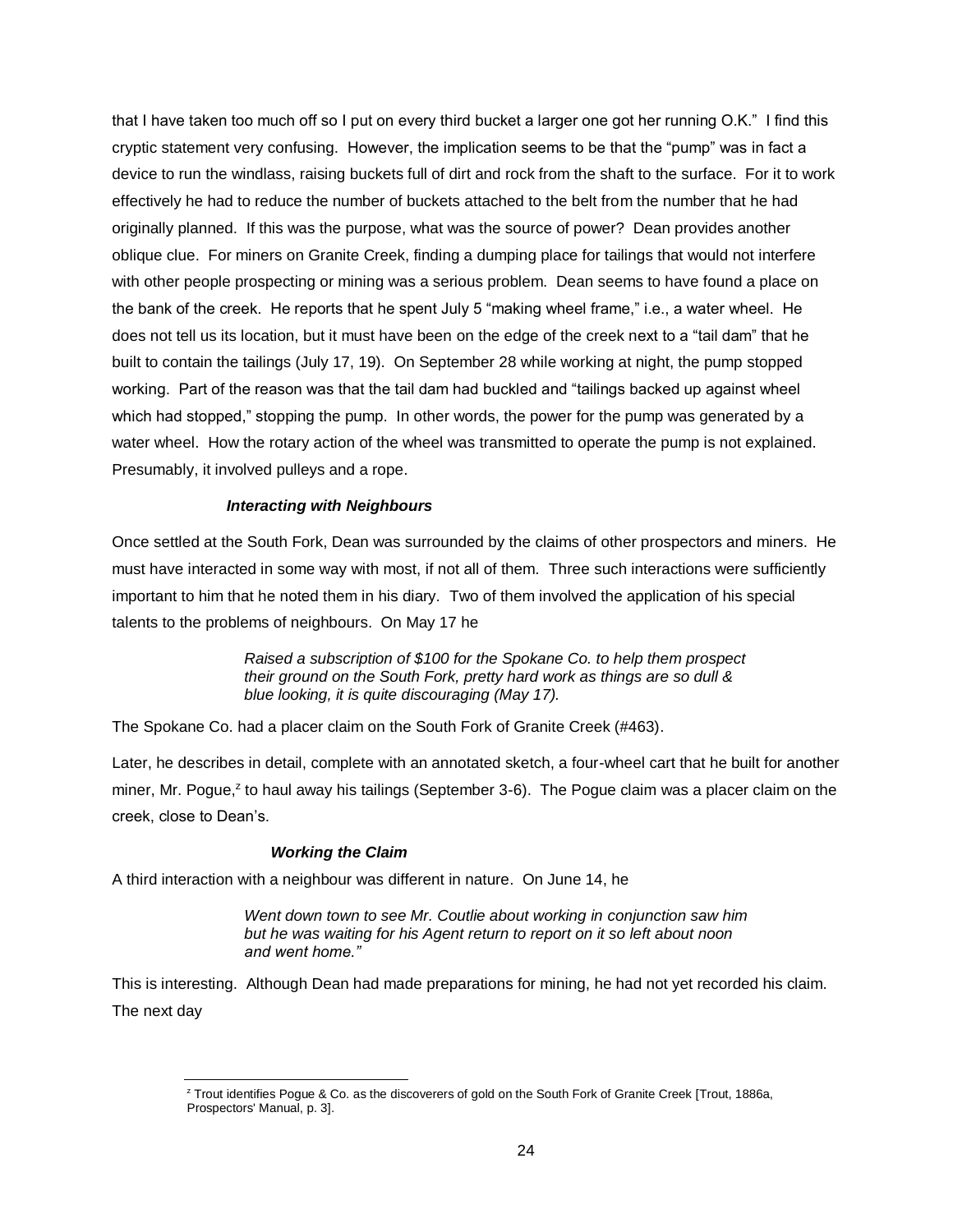*Made inventory of Material & Tools on hand with Man in Coutlie's interest went down town drew up agreement Coutlie & I signed it & left it with Swan to record. (June 15).*

Swan was the local police constable. He often stood in for the Mining Recorder in recording claims and transactions in the book. Coutlie was Alexander Coutlee, proprietor of the roadhouse at which Dean had stopped on the wagon road from Spence's Bridge. Situated at a critical point on the trail to Granite Creek, people going to or coming from the Creek would have stopped at the roadhouse, so Coutlee would have received a steady flow of information about the first findings of gold. He must have decided to join the rush. On June 22, Dean recorded that "Boys are Wingdamming."<sup>aa</sup> They were probably working on a wingdam in preparation for placer mining on the Coutlee claim, as part of the agreement.

The Coutlee agreement was broader than with Dean alone. Dean developed a close friendship and working relationship with Frank Collingsworth.<sup>bb</sup> On June 26, the same day that Dean recorded his bench claim, Collingsworth recorded a placer claim on the South Fork of Granite Creek, adjoining Dean's claim, with the understanding that it would be worked in conjunction with those of Dean and Coutlee (see above, p. 21).

The details of the Coutlee agreement were not revealed, but, in any case, Coutlee soon soured on the arrangement. On August 2:

> *Went down town to see Coutlee to settle up, he having decided to back out, settled up fairly well took his Bill of Sale for his interest started in to throw head dam over (August 2).*

Not only was the agreement abandoned, but apparently the work that "the boys" had done on the wing dam was being destroyed.

The flume was ready on August 5 and set in place on August 7, presumably tapping the creek on Collingsworth's claim. Then Dean went "Down to town to see about water" (August 8). Again, there is no elaboration. He must have arranged with Collingsworth for access to the creek but he needed permission of the Gold Commissioner to draw water (you would think he would have arranged this before he undertook all of the work that he did). The creek was very low; water was scarce. Apparently, he was told that he could only draw water from the creek at night. Thus, on August 13, he noted "Started night work our only resource" and the next day "Night work uphill business must be done though" (August 13, 14). When he started only working at night, two of his workers quit and he had to discharge a third (August 15). He was left with only Frank to help him. That night, "Worked all night Frank & I alone" (August 16). He does not explain how he obtained enough light to work at night, but I presume he had oil

aa See footnote I.

bb I have discovered very little about Collingsworth. He was in Cassiar when the 1881 Census was taken and reported that he was born in the United States about 1848 [Canada, 1881b, Census of Canada: British Columbia, New Westminster District, Cassiar ]. Whether because of Dean's presence, or for other reasons, Collingsworth went to the West Kootenay in the 1890s. He had at least one mining property at Yahk where Dean was for a time a real estate agent. Collingsworth took seriously ill and was cared for by Dean. He died in 1898 or early 1899 and Dean was the administrator of his estate [Tribune, 1899b, Mining Records]. I have not found an official registration of his death.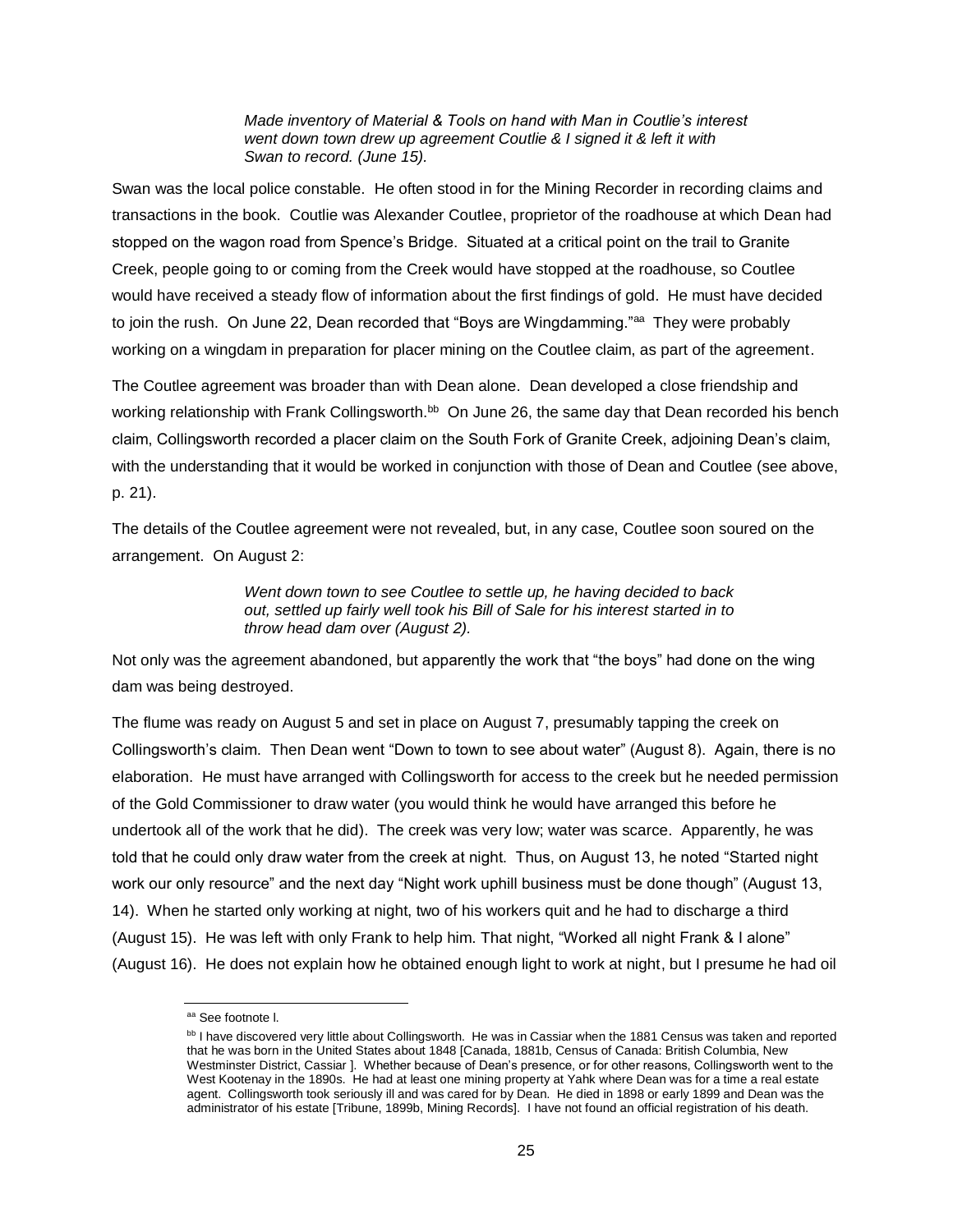lamps. On August 17, he managed to hire another worker and began to work afternoons and night, expanding and sinking the shaft and dealing with tailings in the day and washing dirt and gravel at night (August 17,18). Later he said they were "Stripping, wheeling all dirt and washing none as we can't get water in the day time" (August 30). It was a demanding, discouraging regime.

Despite the difficult circumstances, he expanded his empire. On August 26, he joined with Frank Collingsworth to record another bench claim (200 feet) adjoining his original one. Then, on September 20, he recorded a placer claim on the South Fork acquired from the original claimant. This acquisition is puzzling. He was very unhappy with the results of his mining work and was on the verge of a decision to abandon his properties at Granite Creek. The gold recovered is detailed in the diary. On August 21 he noted that he was "fairly in the old Channel" of the creek and for the first time washing the dirt and gravel produced some gold -- quite a lot, in fact, \$30 worth.<sup>cc</sup> More finds followed, but not enough to satisfy Dean and provide a return on his investment. In early September, he vented his frustration to his diary: "… am about disgusted with this business" (September 4), a sentiment he repeated several times over the next few weeks. He then reviewed the results of his time at Granite Creek: "an expenditure of 1200 Dolls netted me \$101.50" (September 5). As work went on, he added to that total (September 9, \$71.75, "biggest washup we have had"; September 10, \$32; September 18, \$10.50; September 25, \$21), but by the time he quit, the total of the returns recorded in the diary was only \$236.75 -- and, of course, by that time his total expenditure would also have increased. For Dean, Granite Creek was far from a profitable venture.

#### *Dean Quits*

l

<span id="page-26-0"></span>After all his grumbling, Dean finally threw in the towel. In late September, he "Made up my mind to spend no more money and make the boys an offer to work the ground themselves if it pays them wages all right if it don't it is their loss" (September 27). Details of the offer were not revealed, nor was the boys' response. I have found no record of a transfer of the property in the book of the Mining Recorder, so I suspect that Dean's offer was not accepted. Having decided to leave, he "went down town had quite a time with the boys" (October 5) and despite a roaring headache left the next morning on his trek to Hope, en route to Victoria. He spent two nights on the trail and arrived at Hope with worn out boots. That was the end of his adventure as a Granite Creek prospector and miner.

 $c\bar{c}$  Gold production was regularly reported not by weight but by value, calculated at the price prevailing at the site at that time. There was a fixed, official price of pure gold at the United States' Mint: \$20.67 per Troy ounce. The price received by the miner was the official price less the costs of processing and shipping the gold to the Mint, with a further adjustment to account for its quality (purity). The average price at Granite Creek was regularly reported in the Mining Statistics published in the *Annual Report of the Minister of Mines*. In the relevant years the reported average price was: 1885, \$16.50; 1886, \$17.00; 1887, \$16.00-\$17.25.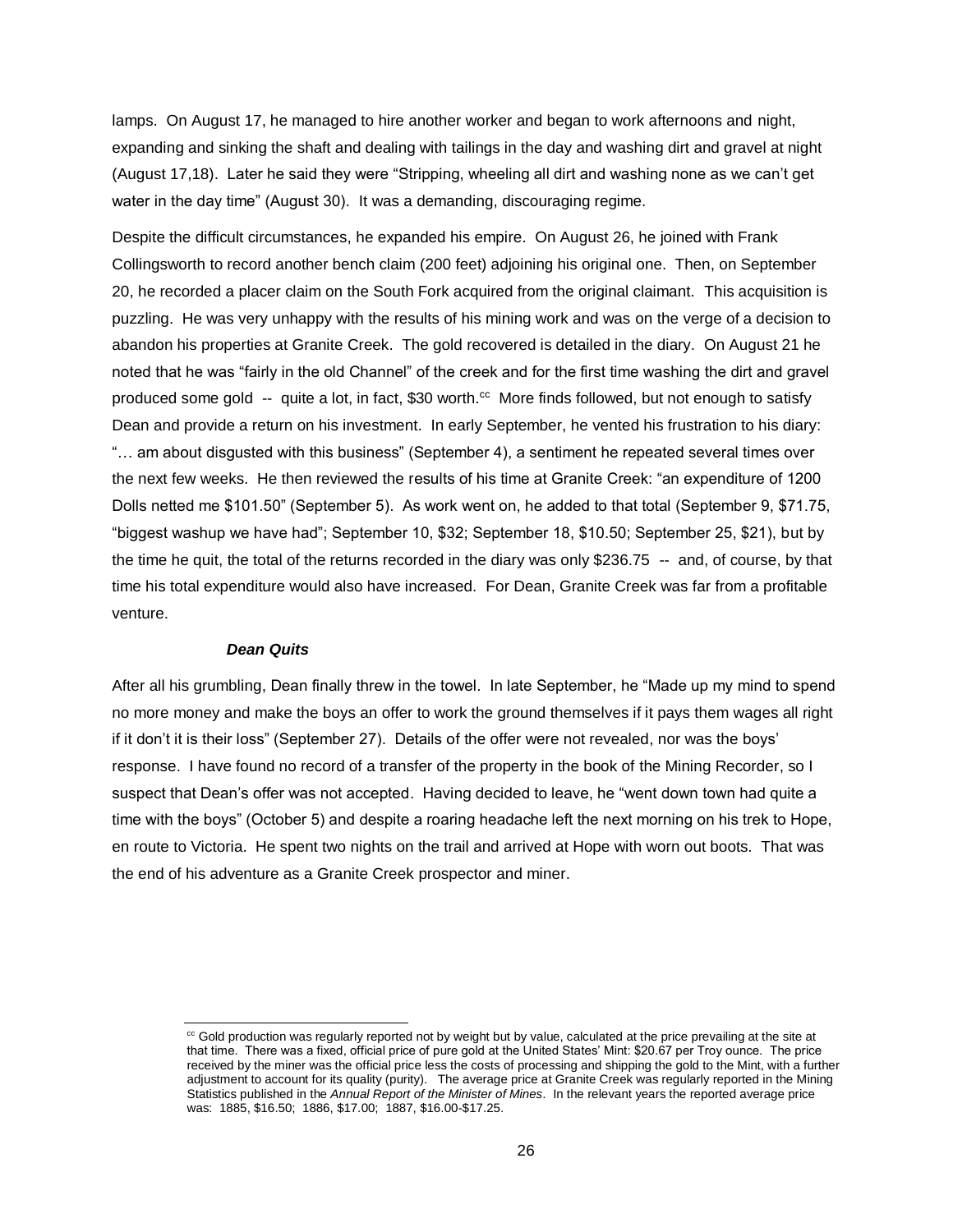#### *Granite Creek in 1886*

l

<span id="page-27-0"></span>1886 was a climactic year for Granite Creek. Although it was the peak year for production (see Table 1, p. [28\)](#page-28-1)<sup>dd</sup>, the output of gold did not match expectations. Overall, apparently production from existing producers was well maintained and indeed increased, but the output of some established mines was declining and new mines were a serious disappointment. Toward the end of the season, it was reported that "more than half of the claims are worked out"<sup>66</sup> and that many of the placer mines along Granite Creek had been sold to Chinese miners,  $67$  generally regarded as a sign that non-Chinese miners had given up on the properties. One commentator noted

> *There are very few idle men in camp at present. The gamblers have all gone away and six whiskey shops have closed up since spring; but unfortunately these cannot be claimed as triumphs for morality or temperance, seeing the gamblers and saloon keepers left because the dust was not there. Things are severely quiet just now at Granite Creek.<sup>68</sup>*

Another devastating commentary by an experienced miner was printed in the *Victoria Colonist* on November 7. He described Granite Creek

> *as the worst mining camp he has known since 1850. Those who are remaining are only holding on in the hope of an improvement. .… A house that cost \$600 in labor alone was sold for two glasses of whiskey. Another that cost \$1,500 was sold for \$15 and cut into firewood. …. About forty white men still remain.<sup>69</sup>*

Dean's results were not unusual. In the following years, the number of producing mines, their output and employment fell steadily.

dd I don't know how much confidence to place on the official statistics from the Annual Report of the Minister of Mines. It was generally agreed that output was underreported, perhaps deliberately, perhaps accidently. This was probably a particular problem in the first part of the 1885 rush, before a gold commissioner and mining recorder were stationed at Granite Creek. It was also a particular problem with gold produced by Chinese miners, who were, understandingly, suspicious of authority and notoriously secretive. However, the figures in Table 1 are the only available data. They no doubt show the general trends even if the individual numbers are not accurate.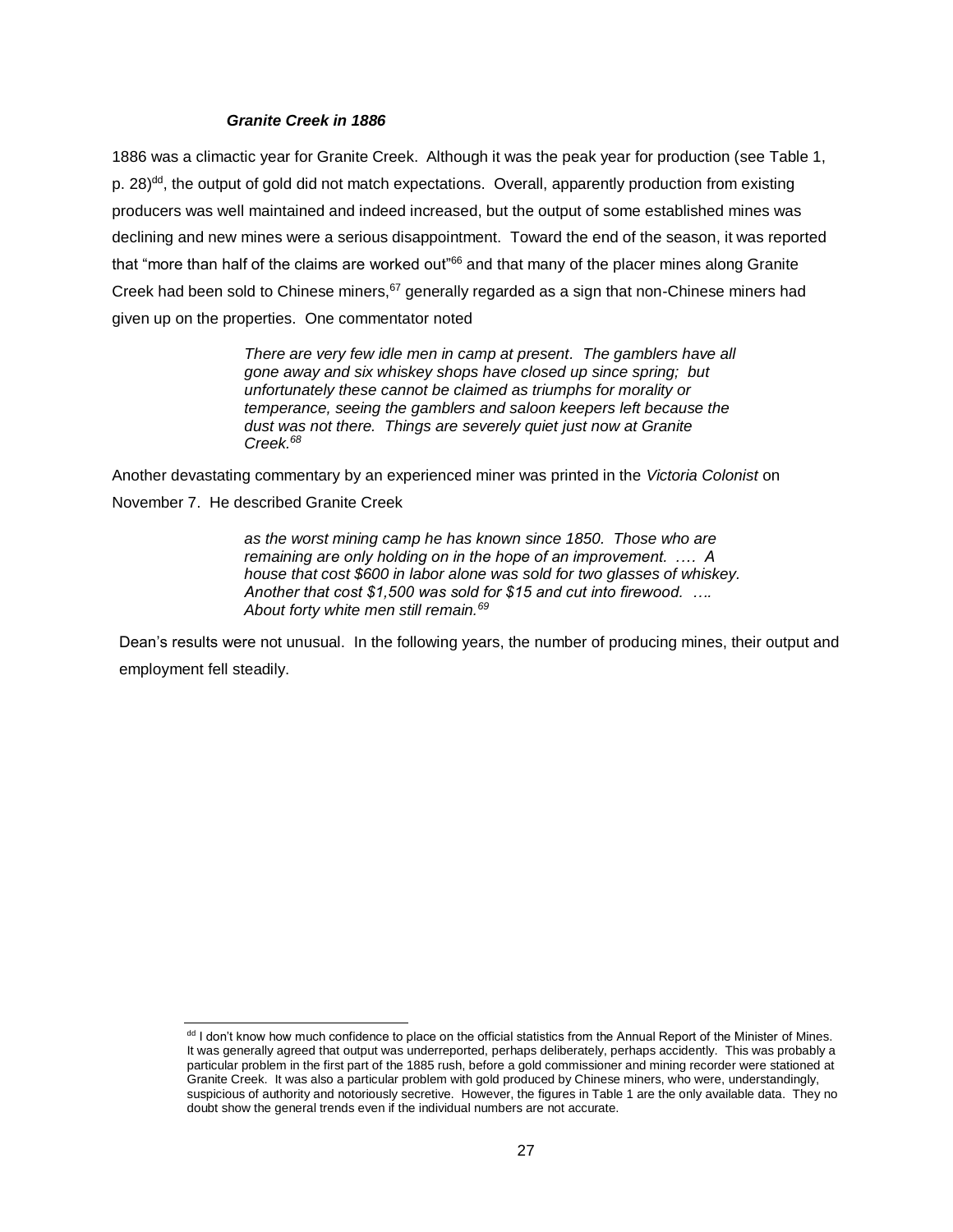<span id="page-28-1"></span>

|                                              | Number of Companies |           |       | Output  | Number of Workers |         |  |  |
|----------------------------------------------|---------------------|-----------|-------|---------|-------------------|---------|--|--|
|                                              | Prospecting         | Producing | Total | \$      | Other             | Chinese |  |  |
|                                              |                     |           |       |         |                   |         |  |  |
| 1885                                         | 70                  | 72        | 142   | 54,000  | 400               | 80      |  |  |
| 1886                                         | 60                  | 80        | 140   | 170,000 | 300               | 80      |  |  |
| 1887                                         | 4                   | 36        | 40    | 90,000  | 70                | 120     |  |  |
| 1888                                         | 5                   | 13        | 18    | 69,000  | 43                | 32      |  |  |
| 1889                                         | $\overline{2}$      | 10        | 12    | 10,000  | 32                | 3       |  |  |
| 1890                                         | 2                   | 7         | 9     | 6,000   | 2                 | 18      |  |  |
| Annual Reports, Minister of Mines<br>Source: |                     |           |       |         |                   |         |  |  |

*Table 1 Reported Mining Statistics, Granite Creek, 1885-1890*

## *Platinum at Granite Creek*

<span id="page-28-0"></span>An interesting discovery just before Dean arrived at Granite Creek was the presence of platinum in some gold deposits.<sup>70</sup> At first the miners did not know what the heavy, silver-grey mineral was that they found in the bottom of their gold pans, mixed with the gold. They picked it out and discarded it. Then it was ascertained that it was platinum and that it was potentially valuable if they collected enough of it and could get it to market.<sup>ee</sup> Some miners began to keep a bucket for the platinum shards. Some years later, after a trip to England, John Dean spent some time in Portland, Oregon, studying platinum under the guidance of an assayer. He then paid another visit to Granite Creek seeking to buy platinum from the miners. He seemed to think that he could get the metal at a bargain price from miners ignorant of its value, package it and sell it at a profit in England. However, miners knew the value full well. They were unwilling to sell at the price Dean was offering. His platinum venture, like his gold-mining venture, was a failure.

l ee Sometime in the fiscal year 1886-87, the provincial government, through the agency of the private banker, Garesche, Green & Co., sent 2 ounces of "white metal" to the Geological Laboratory in Ottawa for testing [British Columbia, 1888d, Public Accounts for the Fiscal Year ERnded June 30, 1887 ]. The lab determined that the metal was platinum [Canada, 1887a, Annual Report of the Department of the Interior; Geological and Natural History Survey and Museum Branch ]. Garesche, Green & Co. had been active in the gold trade in British Columbia since the Cariboo gold rush. I have no evidence of a branch of the bank at Granite City, but the fact that the bank was retained to collect platinum and deliver it to Ottawa suggest that it had an agent who visited Granite Creek to purchase gold and take it to market.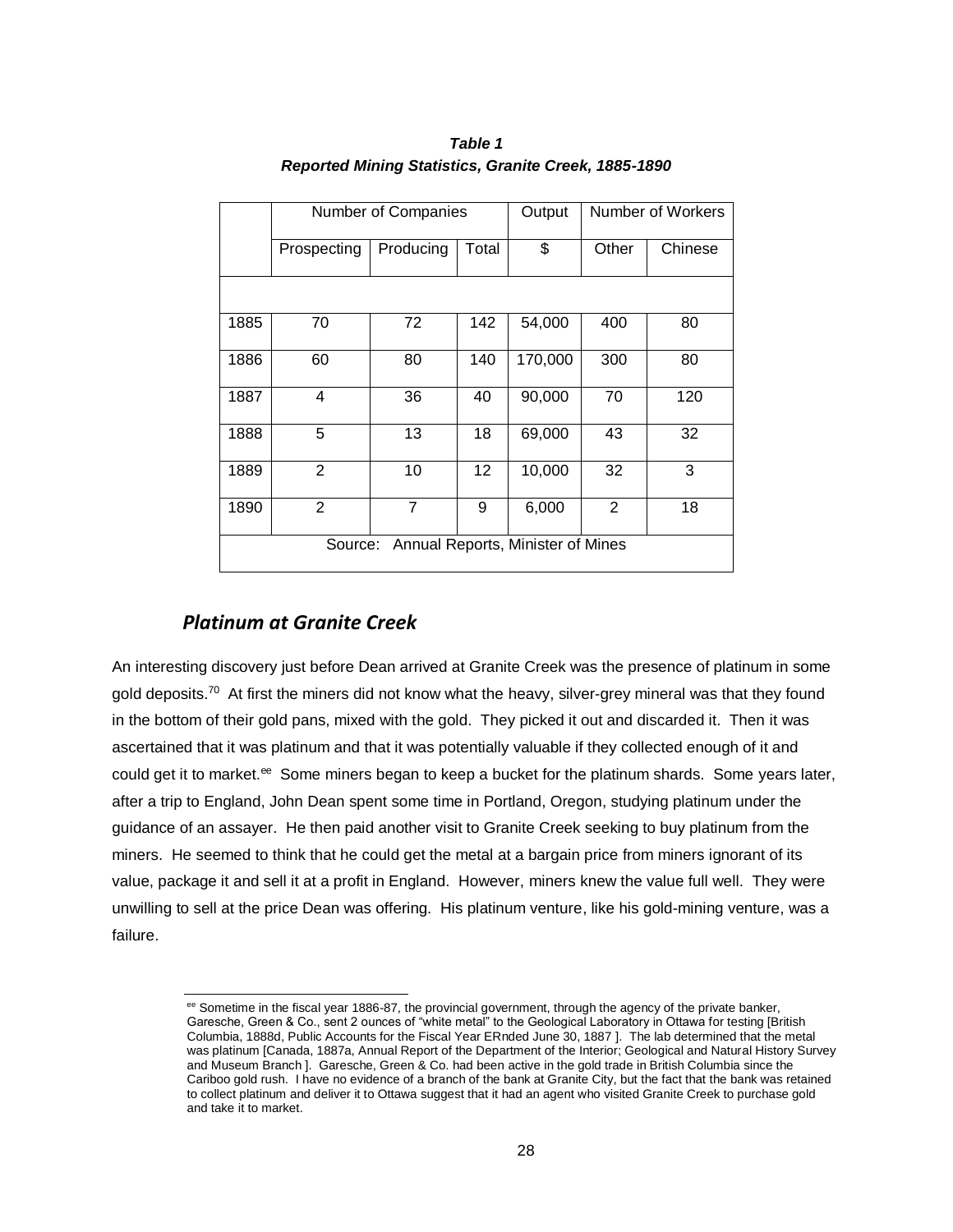### *Last Word*

<span id="page-29-0"></span>John Dean was a fascinating character whose life was replete with adventure. He regularly plunged into situations without much apparent forethought. His rush to Granite Creek had that appearance, as he was caught up in the mad, herd psychology of the gold rush. Dean tried various potential mining sites. Most defied him, until he settled on one next to the South Fork of Granite Creek. It was not on the creek, where all of the rich finds were, but on dry land, on a bench above the creek. Getting to the gold bearing gravel involved a lot of hard work, felling trees, whipsawing lumber, digging a shaft and applying great ingenuity and skill in making the equipment that he required. He found gold, but not enough to satisfy him. In the end, like those of many prospectors at Granite Creek and elsewhere, his search for wealth on and under the ground was a source of anguish. He was not one of the lucky few. Frustration drove him home to Victoria, but it did not diminish his brashness or his search for other challenges. Ten years later he was in Rossland and Yahk, both booming mining camps, dealing in real estate and mining shares and dabbling in municipal politics -- and, of course, he again got involved in gold mining.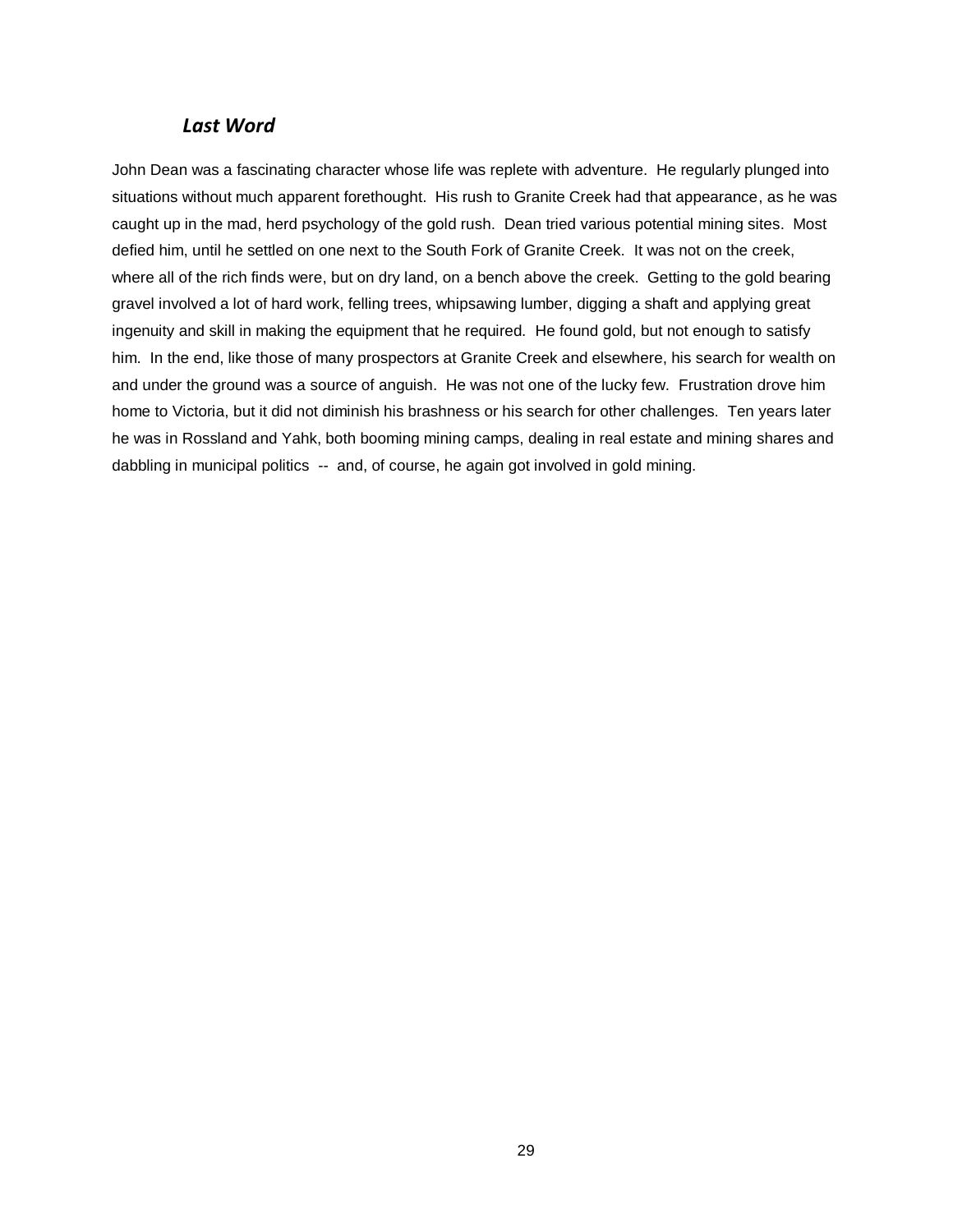## *References*

- <span id="page-30-0"></span>British Columbia (1882a). An Act To Consolidate And Amend The Laws Relating To Gold And Other Minerals Excepting Coal. Statutes of The Province Of British Columbia, 1882, Victoria: Legislative Assembly of British Columbia
- British Columbia (1886b). Return To An Order Of The House For A Copy Of The Report ..... Sessional Papers. Victoria Queen's Printer; UBC Open Collections
- British Columbia (1886c). Annual Report of the Minister of Mines ... for 1885. Sessional Papers. Victoria Queen's Printer; UBC Open Collections
- British Columbia (1887a). Report of the Chief Commissioner of Lands and Works ... for the year ending 31st December 1886 Sessional Papers. Victoria
- British Columbia (1887b). Annual Report of the Minister of Mines ... for 1886. Sessional Papers. Victoria Queen's Printer; UBC Open Collections
- British Columbia (1888c). Report Of The Chief Commission Of Lands And Works, 1887 Sessional Papers. Victoria Queen's Printer; UBC Open Collections
- British Columbia (1888d). Public Accounts for the Fiscal Year ERnded June 30, 1887 Sessional Papers. Victoria Queen's Printer; UBC Open Collections
- British Columbia Gazette (1885a). Provincial Secretary's Office British Columbia Gazette. Victoria.
- British Columbian (1885a). No TItle: Editorial Note British Columbian (November 25, 1885). New Westminster Open Library
- British Columbian (1885b). The Newland Murder British Columbian (September 26, 1885). New Westminster Open Library
- British Columbian (1886a). From Granite Creek British Columbian (May 29, 1886). New Westminster Open Library
- British Columbian (1886b). Latest From Granite Creek British Columbian (March 27, 1886). New Westminster Open Library
- British Columbian (1886c). Discharged. British Columbian (June 2, 1886). New Westminster Open Library
- British Columbian (1886d). From Granite Creek British Columbian (January 13, 1886). New Westminster Open Library
- British Columbian (1886e). From Granite Creek British Columbian (February 10, 1886). New Westminster Open Library
- British Columbian (1886f). From Granite Creek British Columbian (March 17, 1886). New Westminster Open Library
- British Columbian (1886g). Granite Creek British Columbian (March 27, 1886). New Westminster Open Library
- British Columbian (1886h). From Granite Creek British Columbian (April 17, 1886). New Westminster Open Library
- British Columbian (1886i). Granite Creek British Columbian (May 8, 1886). New Westminster Open Library
- British Columbian (1886k). Provincial Post Offices. British Columbian (June 5, 1886). New Westminster Open Library
- Canada (1881b). Census of Canada: British Columbia, New Westminster District, Cassiar Library and Archives Canada; Ancestry.com
- Canada (1887a). Annual Report of the Department of the Interior; Geological and Natural History Survey and Museum Branch S. P. 1887. Ottawa Queen's Printer; UBC Open Collections
- Canada, L. a. A. C. (2014a). "Post Office and Postmasters ", from [https://www.bac](https://www.bac-lac.gc.ca/eng/discover/postal-heritage-philately/post-offices-postmasters/Pages/post-offices-postmasters.aspx)[lac.gc.ca/eng/discover/postal-heritage-philately/post-offices-postmasters/Pages/post-offices](https://www.bac-lac.gc.ca/eng/discover/postal-heritage-philately/post-offices-postmasters/Pages/post-offices-postmasters.aspx)[postmasters.aspx](https://www.bac-lac.gc.ca/eng/discover/postal-heritage-philately/post-offices-postmasters/Pages/post-offices-postmasters.aspx)
- Dean, J. (1873-1937). Diaries Victoria, B C Archives, John Dean Fonds.
- Gazette (1883a). Provincial Secretary's Office, 13th June, 1883. British Columbia Gazette (June 14, 1883). Victoria
- Goodfellow, J. C. (1954). "Outline History of the Similkameen " The Eighteenth Report of the Okanagan Historical Society, 1954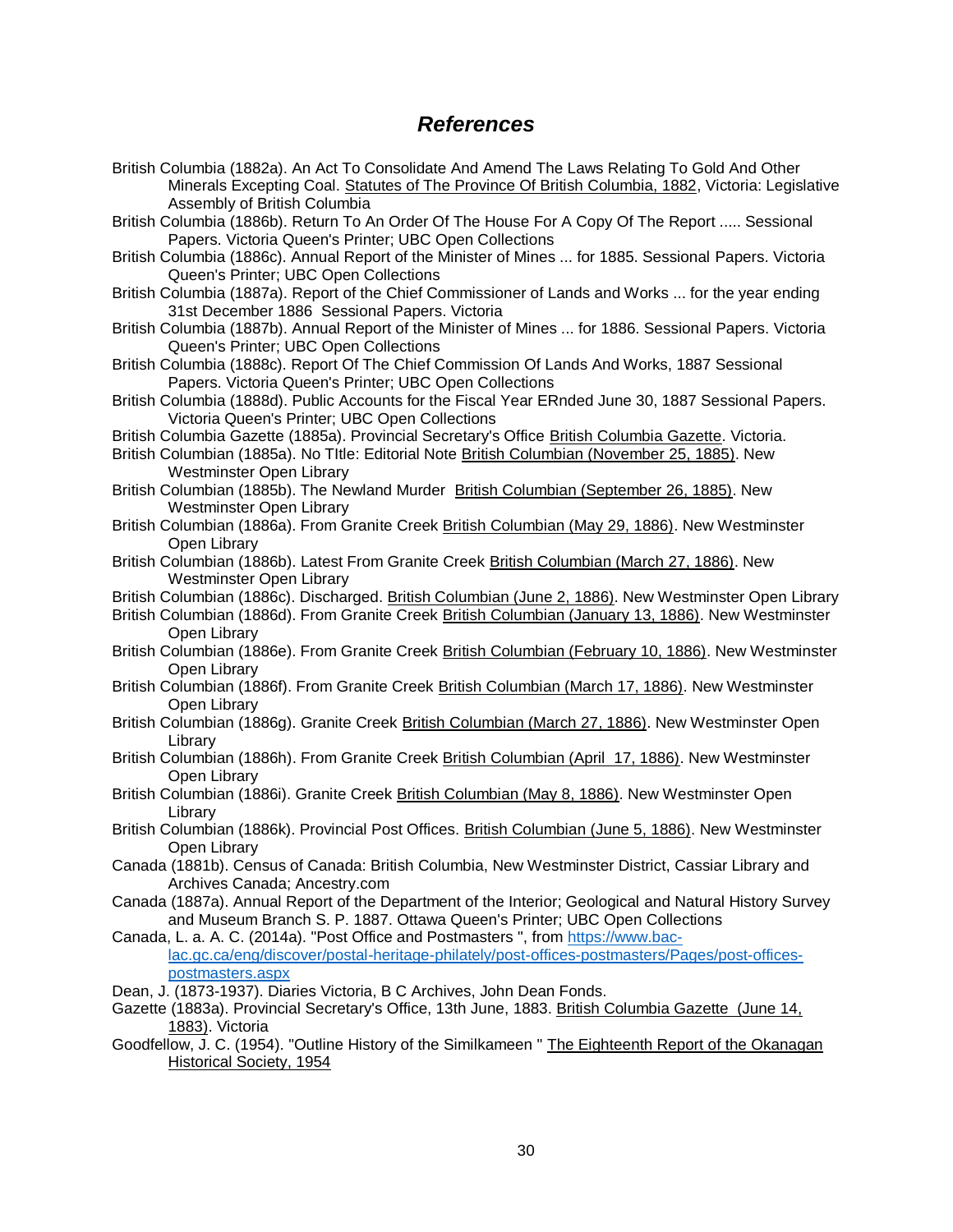- Jackson, G. J. (1924a). Photo-Topographical Survey, Skagit River Valley, Yale District f. t. Y. E. D. Annual Report of the Minister of Lands of the Province Of British Columbia, 1924. Victoria, King's Printer**:** D120-122
- Leader, M. E. "Understanding Journal Bearings." Retrieved August 30, 2018, from http://edge.rit.edu/edge/P14453/public/Research/2- LEADER -[\\_Understanding\\_Journal\\_Bearings.pdf](http://edge.rit.edu/edge/P14453/public/Research/2-_LEADER_-_Understanding_Journal_Bearings.pdf)
- Lynch, J. M. (1930). "The Discovery of Gold on Granite Creek." Fourth Annual Report of the Okanagan Historical and Natural History Society (1930; reprinted 1975) 4: 10-12
- Mercier, A. (1909; 1968). **Father Pat: A Hero of the Far West Gloucest**, Minchin & Gibbs (1909); Okanagan Historical Society (1968)
- Murphy, T. H. (1905a). In Days Gone By. Hedley Gazette (January 19, 1905) Hedley
- Nelson Miner (1890a). Rossland. Nelson Miner (August 16, 1890). Nelson
- Nicholson, H. (1931a). "Early Days in the Similkameen." Fifth Annual Report of the Okanagan Historical and Natural History Society
- Olympia Pioneer (1859a). Interesting Letter From Colville. Pioneer and Democrat (November 18, 1859) Olympia, Washington, Washington State Library, Historical Newspapers
- Olympia Pioneer (1859b). Important News From The Similkameen Mines Pioneer and Democrat (November 18, 1859). Olympia, Washington, Washington State Library, Historical Newspapers
- Oregon Argus (1860a). No Title: Miscellaneous News Item. Oregon Argus (June 23, 1860) Oregon City
- Ormsby, M. A., Ed. (1976a). A Pioneer Gentlewoman in British Columbia: The Recollections of Susan Allison Vancouver, UBC Press
- Sterne, D. (2011a). White Gold And Black Diamonds: The History Of Granite Creek And Coalmont Coalmont, B.C., Diane Sterne
- Teague, J. T. (1998a). Blessing in Plenty from John Dean: A Life and Park History. Sidney, B. C. , Jarrett Thomas Teague
- Teague, J. T. (2004a). Sacred Heart: John Dean Provincial Park. Victoria, B. C. , John Dean Nature **House**
- Teague, J. T. (2015a). John Dean's TIme: Pioneer British Columbia Revealed Through Diaries and Images. North Saanich, B.C., John Dean Nature House
- tImeanddate.com. (2018). "Perpetual Calendar." Retrieved August 19, 2018, from <https://www.timeanddate.com/calendar/?year=1885&country=27>
- Tribune (1899b). Mining Records. Tribune (April 13, 1899). Nelson
- Trout, P. L. (1886a). Prospectors' Manual. Victoria, unknown: CIHM 16274
- Victoria Colonist (1859a). No Title: Miscellaneous News Item. Victoria Daily Colonist (November 7, 1859). Victoria
- Victoria Colonist (1860a). New And Rich Diggings -- Reliable Information. . Victoria Daily Colonist (July 14, 1860). Victoria
- Victoria Colonist (1860b). Letter From Fort Hope. Victoria Daily Colonist (July 14, 1860). Victoria
- Victoria Colonist (1860c). The Recent Gold Discoveries. Victoria Daily Colonist (July 17, 1860). Victoria
- Victoria Colonist (1860d). Government Prospecting Party Victoria Daily Colonist (August 7, 1860) Victoria
- Victoria Colonist (1860e). Rock Creek Mines. Victoria Daily Colonist (August 23, 1860). Victoria
- Victoria Colonist (1860f). Arrival From The River. Victoria Daily Colonist (August 31, 1860). Victoria
- Victoria Colonist (1860g). Letter From British Columbia. Victoria Daily Colonist (October 23, 1860). Victoria
- Victoria Colonist (1860h). Letter From Hope. Victoria Daily Colonist (November 7, 1860). Victoria
- Victoria Colonist (1861a). Arrival Of The Otter. Victoria Daily Colonist (April 15, 1861). Victoria
- Victoria Colonist (1861b). Letter From Hope. Victoria Daily Colonist (April 15, 1861). Victoria
- Victoria Colonist (1861c). From Similkameen And Okanagan. Victoria Daily Colonist (August 31, 1861). Victoria
- Victoria Colonist (1861d). Rock Creek Victoria Daily Colonist (October 29, 1861). Victoria
- Victoria Colonist (1863a). Development Of Our Mines. Victoria Daily Colonist (April 18, 1863). Victoria
- Victoria Colonist (1866a). British Columbia: By Collins' Overland Telegraph. Victoria Daily Colonist (June 6, 1866). Victoria
- Victoria Colonist (1885a). From Granite Creek. Victoria Daily Colonist (September 29, 1885). Victoria Victoria Colonist (1885b). From Granite Creek. Victoria Daily Colonist (October 13, 1885). Victoria Victoria Colonist (1885c). Granite Creek Mines. Victoria Daily Colonist (October 7, 1885). Victoria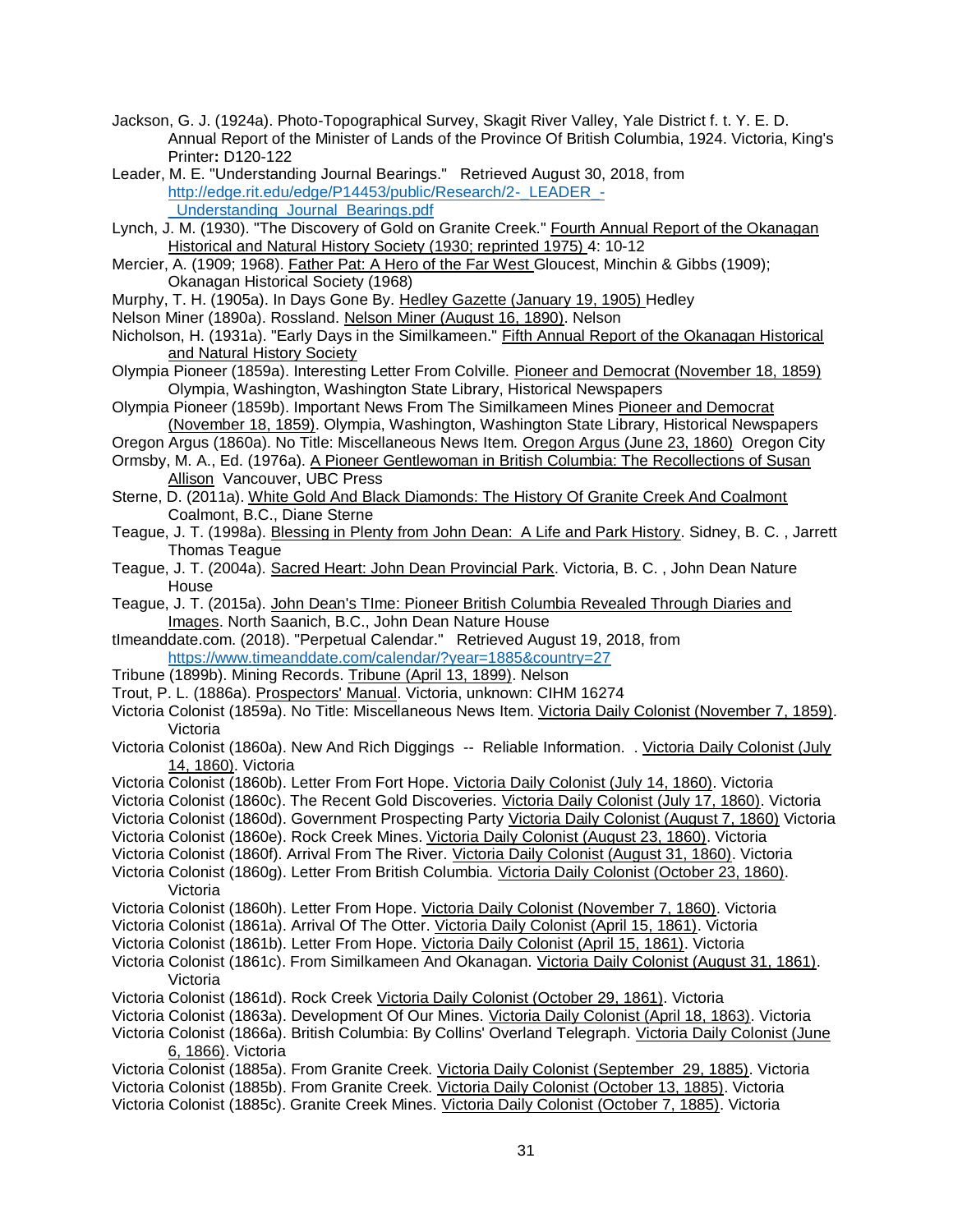Victoria Colonist (1885d). Similkameen Mines. Victoria Daily Colonist (October 14, 1885). Victoria Victoria Colonist (1885e). Granite Creek. Victoria Daily Colonist (October 14, 1885). Victoria Victoria Colonist (1885f). Granite Creek. Victoria Daily Colonist (October 21, 1885). Victoria Victoria Colonist (1885g). Granite Creek. Victoria Daily Colonist (December 23, 1885). Victoria Victoria Colonist (1885h). Granite Creek. Victoria Daily Colonist (September 20, 1885). Victoria Victoria Colonist (1885i). Granite Creek. Victoria Daily Colonist (September 30, 1885). Victoria Victoria Colonist (1885j). From Granite Creek. Victoria Daily Colonist (October 2, 1885). Victoria Victoria Colonist (1885k). Important Discovery. Victoria Daily Colonist (December 8, 1885). Victoria Victoria Colonist (1885l). The First Murder at Granite Creek. Victoria Daily Colonist (September 19, 1885). Victoria Victoria Colonist (1885m). Kamloops. Victoria Daily Colonist (May 12, 1885). Victoria Victoria Colonist (1886a). Granite Creek: The Best Route To The New Diggings. Victoria Daily Colonist (January 3, 1886). Victoria Victoria Colonist (1886b). The Simikameen Mines Victoria Daily Colonist (January 14, 1886). Victoria Victoria Colonist (1886c). From Granite City Victoria Daily Colonist (February 17, 1886). Victoria Victoria Colonist (1886d). The Granite Creek Mines Victoria Daily Colonist (October 11, 1886), reprinted from the British Columbian. Victoria Victoria Colonist (1886e). From Granite Creek Victoria Daily Colonist (November 7, 1886). Victoria Victoria Colonist (1886f). Personal. Victoria Daily Colonist (August 12, 1886). Victoria Victoria Colonist (1886g). From Granite Creek Victoria Daily Colonist (August 18, 1886). Victoria Victoria Colonist (1886h). Fourth Parliament, Fourth Session (March 1, 1886). Victoria Daily Colonist (March 2, 1886). Victoria Wicklow (1902a). Death of the Rev. Henry Irwin, M.A. Oxon. Wicklow News-Letter (February 8, 1902)

Wikipedia. (2018a). "Plain Bearing." Retrieved August 30, 2018, from [https://en.wikipedia.org/wiki/Plain\\_bearing](https://en.wikipedia.org/wiki/Plain_bearing)

## *Endnotes*

<sup>1</sup> Teague, 1998a, Blessing in Plenty from John Dean: A Life and Park History, Teague, 2004a, Sacred Heart: John Dean Provincial Park

<sup>2</sup> Victoria Colonist, 1860a, New And Rich Diggings -- Reliable Information

<sup>3</sup> Victoria Colonist, 1860b, Letter From Fort Hope, Victoria Colonist, 1860c, The Recent Gold Discoveries, Victoria Colonist, 1860e, Rock Creek Mines

<sup>4</sup> Victoria Colonist, 1860g, Letter From British Columbia, Victoria Colonist, 1860h, Letter From Hope; Victoria Colonist, 1861b, Letter From Hope

<sup>5</sup> Victoria Colonist, 1860f, Arrival From The River; Oregon Argus, 1860a, No Title: Miscellaneous News Item

<sup>6</sup> Victoria Colonist, 1860f, Arrival From The River

<sup>7</sup> Victoria Colonist, 1861a, Arrival Of The Otter

 $\overline{a}$ 

<sup>8</sup> Victoria Colonist, 1861b, Letter From Hope

9 Victoria Colonist, 1861c, From Similkameen And Okanagan; Victoria Colonist, 1861d, Rock Creek

<sup>10</sup> Victoria Colonist, 1863a, Development Of Our Mines

<sup>11</sup> Victoria Colonist, 1866a, British Columbia: By Collins' Overland Telegraph

<sup>12</sup> Gazette, 1883a, Provincial Secretary's Office, 13th June, 1883

<sup>13</sup> [Victoria Colonist, 1885m, Kamloops]

<sup>14</sup> Goodfellow, 1954, Outline History of the Similkameen, Nicholson, 1931a, Early Days in the Similkameen

<sup>15</sup> Sterne, 2011a, White Gold And Black Diamonds: The History Of Granite Creek And Coalmont, Trout, 1886a, Prospectors' Manual

<sup>16</sup> Ormsby, 1976a, A Pioneer Gentlewoman in British Columbia: The Recollections of Susan Allison

<sup>17</sup> Ibid., p. 66, Sterne, 2011a, White Gold And Black Diamonds: The History Of Granite Creek And Coalmont , p. 13

<sup>18</sup> Trout, 1886a, Prospectors' Manual, p. 1

<sup>19</sup> Lynch, 1930, The Discovery of Gold on Granite Creek

<sup>20</sup> Victoria Colonist, 1885m, Kamloops